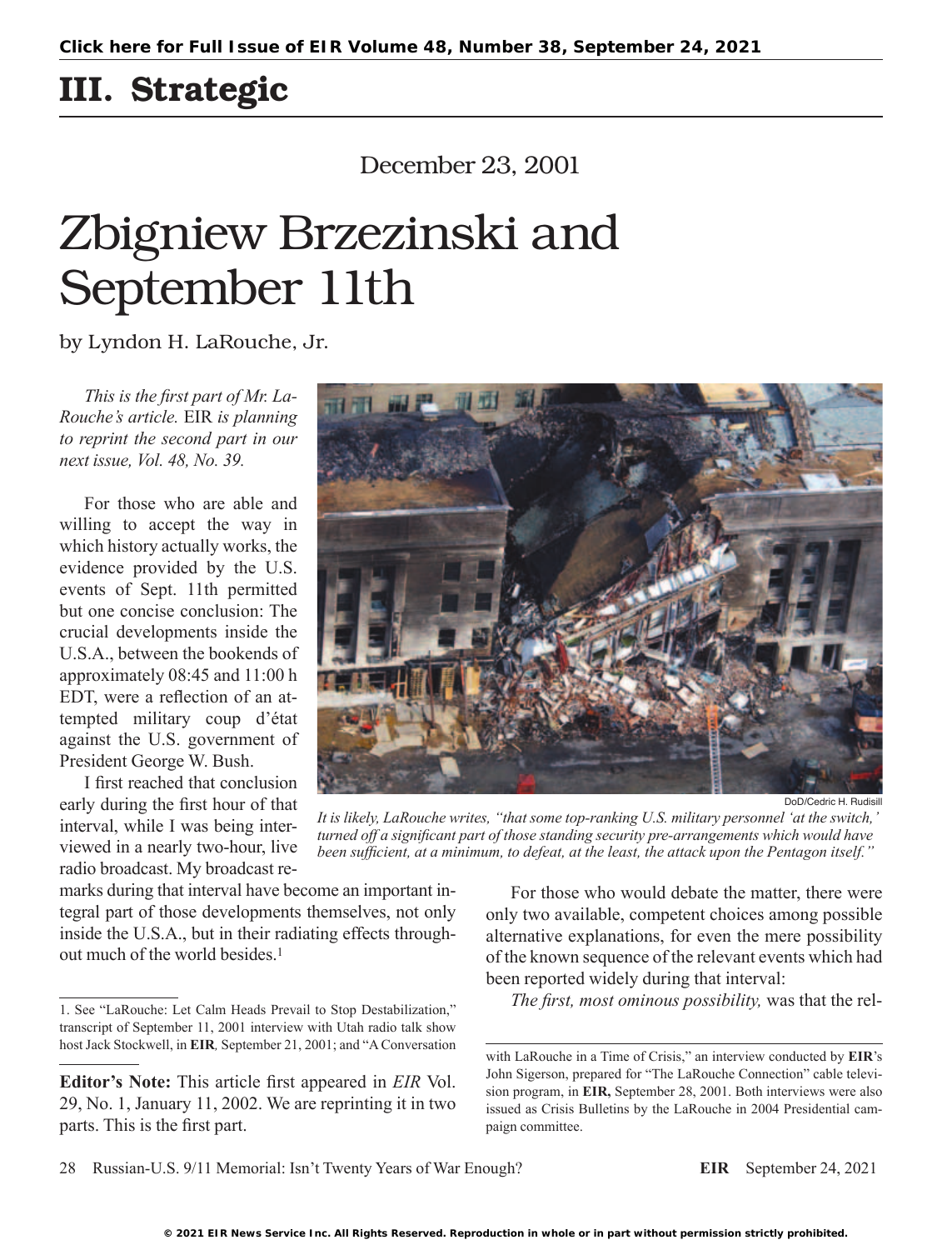



EIRNS/Stuart Lewis *Zbigniew Brzezinski (left) and Samuel Huntington. Their "Clash of Civilizations" policy is the principal culprit, of which the attempted military coup was merely a subsumed part.*

problems in subsequently adopted U.S. policies must be emphasized.

First: Why, apparently, did senior professional military and intelligence professionals not advise President Bush against permitting the diversionary targetting of former U.S. special-warfare asset Osama bin Laden, as the alleged prime culprit in this affair?

The second, related question, is: Why, despite the massive accumulation of relevant actual evidence since Sept. 11th, do many official circles around the world still prefer to defend the consoling delusion, the

current, officially blessed explanation of the events of Sept. 11th, that "Osama bin Laden did it," *even after months of their failure to present the public with any solid proof of their allegation*?

The evidence which was already explicitly or implicitly available, during the initial two-hour interval of Sept. 11th, is of a type of circumstantial evidence which is fairly described as "admittedly incomplete, but nonetheless conclusive" for the purpose of determining an immediate course of official reaction, for setting into motion, or even creating relevant rules of engagement.3 The set of facts which were already dumped into our hands during, and immediately following the first two hours of the Sept. 11th attacks, represents, in and of itself, a call to such kind of immediate decisive action. The lack of that specific kind of decision which I uttered during that two-hour interval, would have represented a potential strategic failure of command, either by the President, or, a citizen-statesman and Presidential pre-candidate with my special competencies and responsibilities. Subsequent events have shown, that the President made the right immediate decision during that time; so did I.

EIRNS/Stuart Lewis

evant, pre-established security safeguards, which had been instituted earlier against such types of contingencies, had, previously, simply been allowed to deteriorate to virtual non-relevance, that itself a very dangerous state of national security,

#### or,

*The second, more likely possibility,* was that some top-ranking U.S. military personnel "at the switch," turned off a significant part of those standing security pre-arrangements which would have been sufficient, at a minimum, to defeat, at the least, the attack upon the Pentagon itself.2

For any person with knowledge comparable to my experience in the field of strategic ballistic missile defense-policy, the attack on the Pentagon, with the thermonuclear implications of that attack in and of itself, pointed to the second alternative. For any among those of us with knowledge of such matters, the combination of the three accomplished attacks was therefore recognized, sooner or later, as the product of a witting "inside job." Finally, *my detailed knowledge of the onrushing strategic crisis within which those attacks were situated,* allowed no other conclusion, than that this was an attempted military coup d'état with a global strategic purpose of the most ominous implications imaginable.

Once those facts are taken into account, two leading

<sup>3.</sup> This notion of "admittedly incomplete, but nonetheless conclusive," is a rephrasing of the fundamental principle of Leibniz's original discovery and development of the calculus. It is also the fundamental principle of any Riemannian notion of differential geometry. This method is explicitly opposed by the reductionists, such as Euler, Lagrange, Cauchy, Grassmann, et al.

<sup>2.</sup> If we take into account the characteristic nuclear-warfare-security institutions, including continuity-of-government arrangements.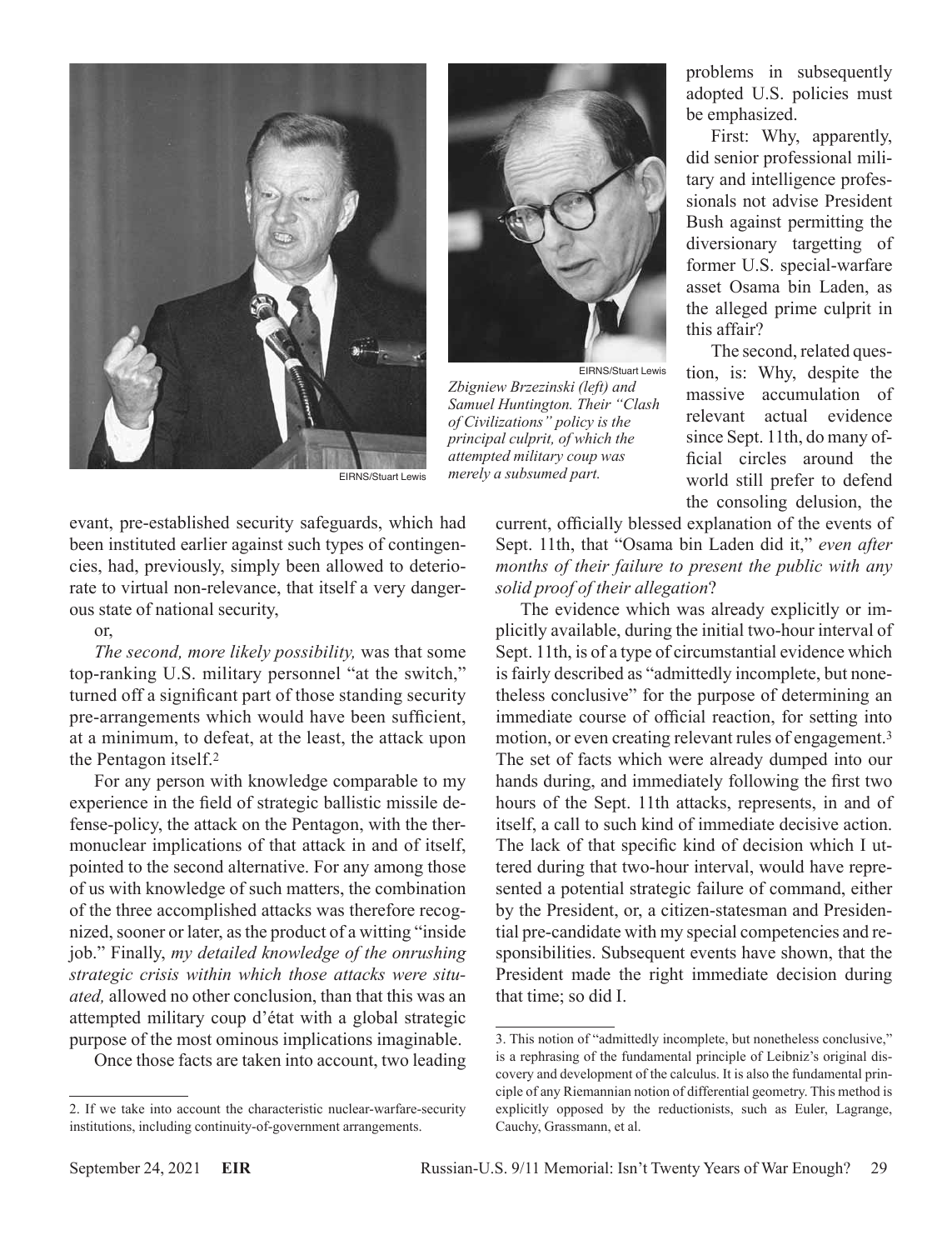When these and related matters are looked at from the standpoint of any significant degree of competent knowledge of the current state of the history of modern European civilization as a whole, the leadership, if not the individual names, of *those in the political faction whose interest was served by the attempted coup,* is indicated beyond reasonable dispute. In face of those and related facts, among knowledgeable persons, only those with special, false motives for clinging to interpretations more or less consistent with the current official line, could continue to defend the fairy-tale ritually uttered by most of the world's mass media today.

To see the relevant evidence clearly, the reader must recognize that there exist not one, but three distinct elements to be investigated in the aftermath of the Sept. 11th developments.

*First,* there is the military coup-attempt itself, which might be described as the intended "detonator" of the operation as a whole. The worst possible result of this military plot, a potential, runaway thermonuclear-superpower-escalation, was avoided through a timely telephone conversation between U.S. President George W. Bush and Russia's President Vladimir Putin.

*Second,* there is the general political-strategic factor of the "Clash of Civilizations" policy of Zbigniew Brzezinski, Samuel Huntington, et al., of which the attempted military coup was merely a subsumed part. That policy is the principal culprit, and the main body of the operation as a whole. That is the principal subject, and target of this report. This is the factor which continues to be reflected so vividly in the ferocious factional battle within the U.S. government and leading news media, the debate on such subjects as proposing escalation of war against Iraq.

*Third,* there is the implicit suicide-bomber-like role of the current Israeli regime, whose adducibly characteristic intention is to set off the wider war, a war which, among other results, would bring about the self-extermination of Israel as a state. That increasingly evident risk of Israel's self-extermination, if it continues its present policies, had been the stated concern motivating Prime Minister Yitzhak Rabin's support for the Oslo Accords. These are the same Oslo Accords whose adoption was the motive for the Israeli coup d'état, by assassination, of Rabin. Were the present Israeli war-policy continued, Israel would soon be self-destroyed in the course of the unfolding of that process, that as surely as one might have foreseen in 1939, "like Adolf Hitler in the end."

It is the second of those three interconnected elements, on which official attention must be pivoted. Nonetheless, if we neglected any one among all three of those facets from the equation of Sept. 11th, no competent assessment of the events of that date were possible. It is only after we recognize the three identified elements as cohering facets of a single effect, and have situated all three within the global economic-crisis setting in which they exist, that a rational appreciation of the events of that day becomes possible. Any different approach must represent a failure of judgment, a fallacy of composition of the evidence.

As I shall show, in the course of this present report, the evidence pointing to the actual authorship of that three-fold aspect of the attack upon the U.S.A., is not only massive, but conclusive. The evidence has been piling up not merely for years, but decades and even longer. Most of you who were taken by surprise that morning, should be reminded: The monster which attacked has been creeping up on you, during those long decades you, like Washington Irving's fabled Rip van Winkle, were asleep.

To understand the deeply underlying, long-standing connections among those three distinguishable parts of the process, we must take into account what would be described, in a Riemannian differential (physical) geometry, as the factor of "multiply-connectedness."

For example: Among the relatively simpler, but extremely important sets of facts to be considered, we have to include the following question. To what degree did the role of the Israeli military intelligence's deep and implicitly hostile penetration of the U.S. political and military command and operations, play a contributing role in shaping the part played by both the military coup-attempt and its political-strategic complement?

Deep investigation of the long-standing, increasing levels and aggressiveness of activity of Israeli spies inside the U.S.A., including the notorious, years-long "Mega" penetration of the security of the Clinton White House by the agents of the Israeli intelligence services, points to the likelihood of at least a significant, if coincidental Israeli role in creating the environment from which the events of Sept. 11th were launched.

Consider the distinct roles and common historicalstrategic-economic setting of that multi-faceted combination of interdependent elements.

## **Crafting the Investigation**

Thus, when the three aspects of the attack are considered, we must examine this combination of events, as one which might be judged as immediately a reflection of an included, intended military coup d'état, a mil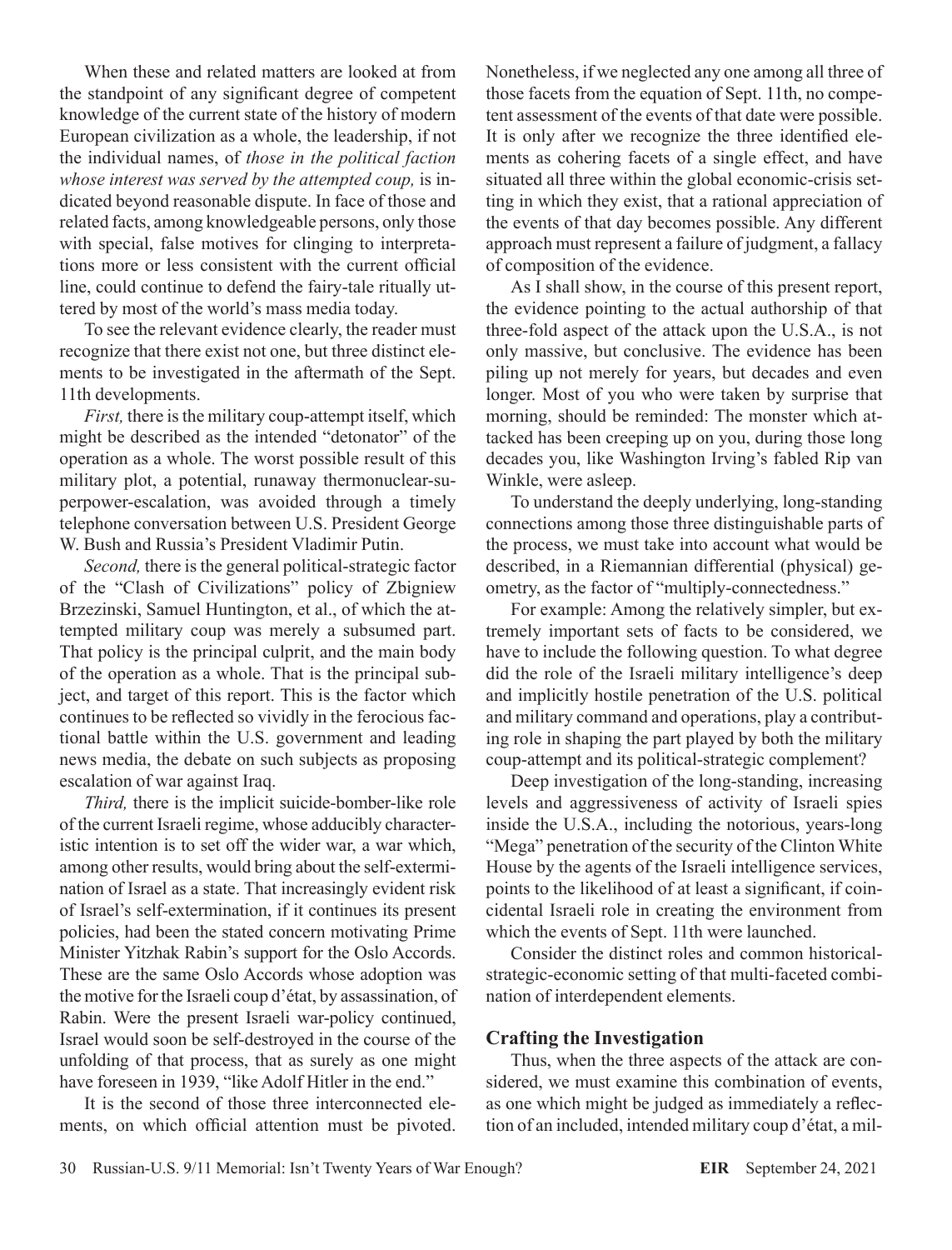itary rogue operation attempted by a high-ranking, implicitly treasonous element within the U.S. military establishment. Consider the following.

To assess such evidence of an intention behind the first of those components of the coup, we must not approach the investigation with the kind of childish fallacy of composition on which most of the world's press has relied. An attempted military "palace coup" against the world's leading nuclear power, even the government of any notable, lesser strategic nuclear power, such as Israel, presents very strict rules to any would-be plotters. Such super-high-risk plots require the tightest secrecy imaginable.

Therefore, in investigating such plots, rational people in high places would have assumed that even most of the more or less witting accomplices might never know enough, or perhaps live long enough, to incriminate successfully those highest levels which deployed them. For such cases, catching and interrogating the "hit men," is not likely to be the route which yields competent proof against the high-ranking plotters who arranged for the hit. The investigation must therefore shift from lines of inquiry which must have been obviously anticipated by the plotters, to more reliable kinds of evidence.

Barring lucky breaks in the investigation of the attempt, the evidence which will be found when such a coup attempt has occurred, will be chiefly limited to what is to be expected in the aftermath of an act conducted under such very special rules of that high-risk conspiratorial game. The investigation must therefore approach the evidence from what should be an obvious flank. It must be based on what should be the elementary realization, that *a military coup-attempt of such a type, could not be motivated, unless it had a plausible intention, an intention existing outside, and beyond the scope of the coup-attempt as such.* The possibility of the existence of such an attempted coup, depends upon the prior existence of an intended sequel of the coupattempt, such as that of signalling the unleashing of some prepared continuing action.

Therefore, for competent counterintelligence specialists, the first question posed by the bare facts of the attacks on New York and Washington, was: *What was that continuing action waiting to be unleashed by the successful effect of those attacks?* The coup-attempt could not have been mobilized without the presence of such pre-existing, more broadly based intentions. Those intentions are well known to all relevant authorities: a.)

*setting off a ricocheting thermonuclear alert*; and b.) *the launching of a generalized state of religious and related warfare throughout most of the planet, with the ongoing actions of the current Israeli Defense Forces (IDF) as its leading expression.* Now, after the events of Sept. 11th, there is no reasonable doubt of such broadlybased intentions. Therefore, any competent counterintelligence investigation, and consequent strategic assessments, must be crafted accordingly.

Therefore, in such cases, as in the earlier investigation of Israeli spy Jonathan Pollard's suspected accomplices, or Edgar Allan Poe's case of "The Purloined Letter," the nature of the now proven circumstantial evidence of those two intentions, enables us to define the "predatory species" which had the impulse for, and capability of conducting such an attempt, although we may not be able, yet, to show exactly which particular personalities of that specific type were the ranking members of the attempted coup itself.

Therefore, we must emphasize, once again, that by the nature of the case, relevant actions against the plot must never be hamstrung by a reductionist's sort of obsessive hunt for "Sherlock Holmes" evidence pointing to specific plotters. In such cases, rather than allowing ourselves to be diverted into what might turn out to be a "snipe hunt" for the individual plotters, we must concentrate the investigator's inherently limited resources on the more modest, urgent task, of neutralizing the relevant objectives implicit in the plot as such. Only habitual losers stop to take and count scalps, or revenge, during the middle of an ongoing battle.

Therefore, the investigation must judge the plot behind Sept. 11th as crafted as a means to an end; it is that end on which our attention must be focussed, and against which the effort must be concentrated. As in war, once the plot itself has failed, the plotters will become vulnerable to exposure, and their complicity can be reviewed safely, calmly, relatively at leisure.

Therefore, the events of that date confronted the President with the two challenges. Foiling the ultimate objective of the plot, was the longer-range challenge confronting President Bush and his circles in the course of that morning of Sept. 11th. However, the most immediate challenge to the President, that day, was to bring the security forces of the U.S. back fully under his personal control. Under the circumstances, we must judge that he responded well to that immediate challenge.

To appreciate the challenge to that President, it is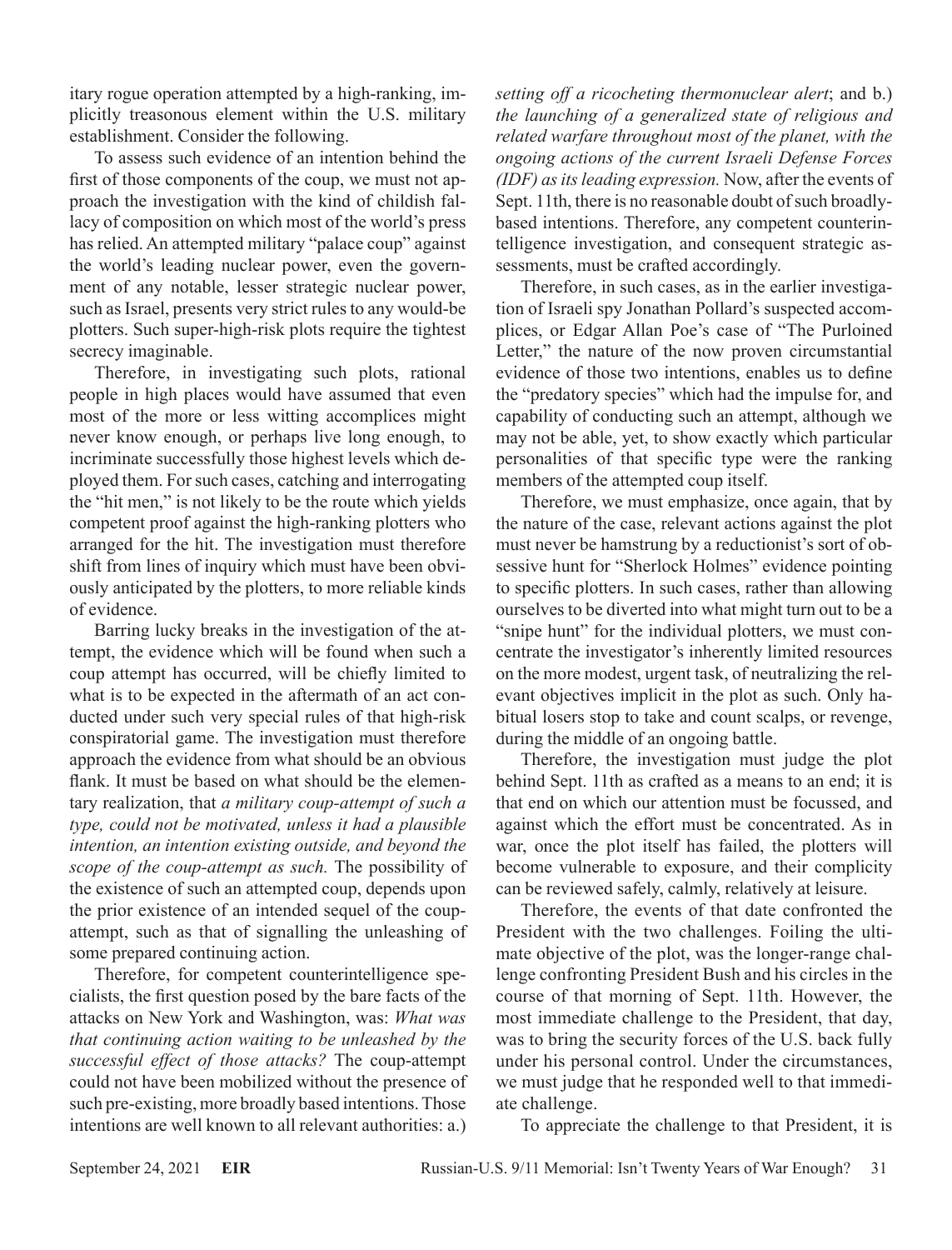appropriate to emphasize that the same challenge confronted me, during the period of the nearly two-hour radio interview which was ongoing, broadcast live, between the bookend-points of 09:00 and 11:00 am EDT. [That full September 11, 2001 interview was published in *EIR* Vol. 48 No. 36. September 10, 2021.]

For example:

During that time, I was in a situation in which my stated assessments of the attack, as broadcast to the radio listening audience, during those hours, had to be made in just the way the President of the U.S.A. would have had to draw his operational conclusions, had he been in my exact position at that time, or I in his. Such are the pre-



White House/Eric Draper

*President Bush with Russian President Putin at the White House on Nov. 13, 2001. Bush's correct impulse of the crucial hours of Sept. 11, as evidenced by his conversation*  with Putin on that day, was followed by a grievous strategic error: the decision to target *Osama bin Laden and Afghanistan for the bombing.*

requisites for any considerable candidate for selection as the incumbent President of the world's leading national power. Be extremely grateful, for example, that former Vice-President Al Gore was not occupying either President Bush's seat, or mine, at that particular moment of crisis.

Essentially, it appears to me, from sitting in that position, that, during the nearly two-hour period I was on the air, President Bush had made the right initial decisions. That is known, or reasonably inferred from evidence explicitly or implicitly at hand. I regard the President's later, repeated report of the conversation he had had with Russia's President Putin, during that crucial interval, as evidence which buttresses my present, positive assessment of President Bush's conduct on this account.

However, respecting the decisions the U.S. government apparently made much later that same day, the White House's performance was of a mixed quality. As a matter of fact, the subsequent decision to target Osama bin Laden and Afghanistan for the bombing, was a strategic error, and continues to show itself to radiate international consequences, such as intensified conflict between Pakistan and India, which have been, strategically, a course of action which has increasingly perilous implications for the world at large.

Apart from the correct impulse of the White House to choose some action by which to quickly do something appropriate to seize the strategic and domesticpolitical initiative from the plotters, the commitment to the choice of bombing Afghanistan was mistaken. You must agree with me, that this error was an understandable one, if you take into account, as I do, the continuing new, and expanding dimensions and patterns of the continuing world strategic crisis, which the President has faced during the hours and weeks following the breaking events of that morning.

While I do not attempt here to justify those specific actions which the President selected, I insist that the nature of the predicament confronting the President, must be taken into account in making any judgment about his performance under those circumstances. I believe, personally, contrary to those among most of the world's sets of policy-advisors still today, that the truth, not what appear to be convenient lies, must be the basis for choice of action in any crisis, lest what appears to be a "useful" and "comfortable" official lie, at first blush, leads to the search for additional lies, to cover for the blunders set into motion by the first.<sup>4</sup>

In any deadly crisis, such as that one, the President of the U.S. must earn and maintain a durable quality of

<sup>4.</sup> Hollywood should create a special sort of annual award to the producers selected for producing the least believable trick-film of the year. The name of that award should be "The Osama," presented in memory of the authors of the hoax known as the so-called **The Hitler Diaries.**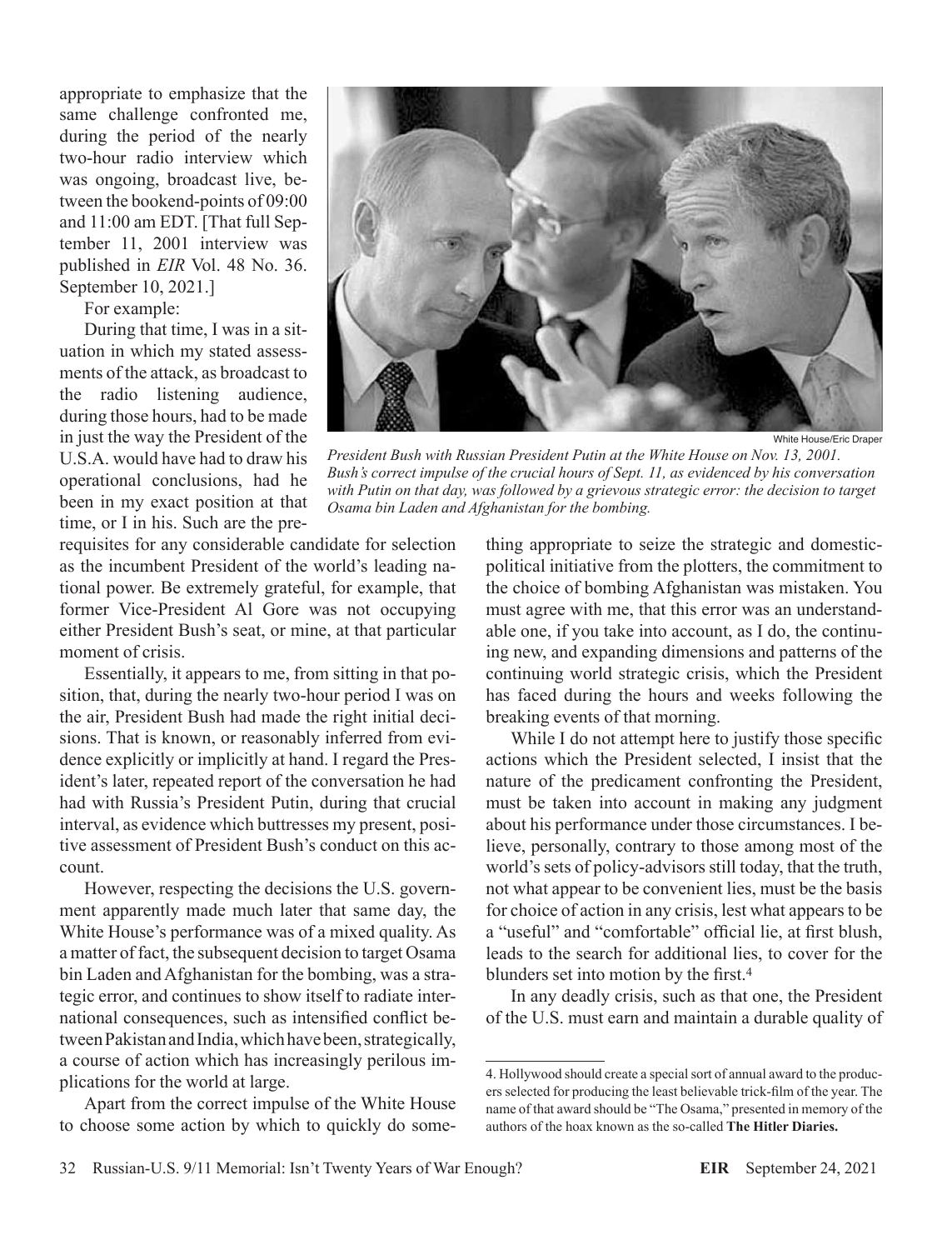credibility. Trying to defend what are considered useful lies, will undermine that credibility in the end, perhaps with terrible consequences. So, since the close of the day, Sept. 11th, our republic's policies have subsequently drifted, down the roadway of those lies which were manufactured, one after the other, to defend previous lies, or what is called, euphemistically, public-relations "spin." Building such a "bodyguard of lies," even "well-meaning lies," always leads, in one way or another, to results which may often be as bad as, or worse than that issue which the initial lie sought to avoid. In the end, it is the spinner who is often spun.

Therefore, in such a crisis, I must assume the part I am performing with this present report.

To assess the present U.S. situation competently, we must cut through the usual back-and-forth, to understand the predicament confronting both the President and whoever will subsequently prove to have been his trustworthy advisors. We must oblige ourselves to see the situation as the President and those advisors must have seen it, as dusk settled on the preceding hours of that perilous day. We must take implicitly into account all of the crucial circumstances which had legitimate bearing on the decision-making which began to emerge to public notice from some time after 20:00 EDT that first evening. We must include attention to the poisonous influence of those virtual moles within the government itself, who have shown themselves since, like the circles of Richard Perle, to have been accomplices of either the pro-IDF cause, or the Brzezinski "Clash of Civilizations" element, or both.

## **A Series of Crucial Facts**

To that end, one must not overlook any of a series of several crucial facts about the circumstances in which the choice of naming Osama bin Laden was made:

1. That alleged former playboy and present-day "Old Fagin" of international terrorism, Osama bin Laden, had been, and, almost certainly, still is about as despicable a creature as the charges against him have implied. He was evil enough to have played the role of Emma Goldman's hitman, or that of Emma Goldman herself, in killing U.S. President William McKinley; but, did today's bin Laden have the opportunity and means to have carried out that attack on President McKinley? He is the disgusting, dirty drunk being held on child-molesting charges in Cell #1313, but would convicting him for Sept.

11th, remove the continuing menace which the uncharged, actual perpetrators still pose to the U.S. and civilization in general, still today?

- 2. The U.S. already knew the disgusting character of bin Laden; he was among the thugs which the U.S.A. and others had used against both the former Soviet Union and also Russia, Central Asia, Transcaucasia, and other targets, and was, with the Taliban, among the keystones in the principal drug-trafficking operations of Central Asia. However, he was not situated in a place in physical-space-time, from which he might have either pushed Teddy Roosevelt into what that Roosevelt renamed "the White House," or authored the recent horrors of Sept. 11th.
- 3. Although the telephone conversation, as repeatedly reported publicly by President Bush, between Bush and Russia's President Putin, resulted in a failure of the initial nuclear-strategic aims of the attempted coup d'état, the perpetrators of that attempted coup are still roaming free, are still lurking within the high-ranking positions they held on the early morning of Sept. 11, and are still poised to strike, menacing the U.S. government and President, even still today.
- 4. The thermonuclear escalation which the hitting of the Pentagon showed to have been the immediate objective of the attack on the Pentagon, was chosen as an obvious stepping-stone toward a further, grand strategic objective. That grandstrategic object of the attempted coup d'état was clearly known, then as it is now. It was already clear at the moment the combination of the attacks in New York City and the nation's capital were ongoing. Most leading circles in Europe and other places recognized this fact very early during the hours following the events. *The purpose of the attempted coup, was to force the U.S.A. to support the current government of the Israeli Defense Forces, in pushing the U.S.A. into supporting a Zbigniew Brzezinski-style "Clash of Civilizations" type of global religious-war scenario.*
- 5. The authorship of that grand-strategic, geopolitical intent, was already well known to leading European officials, and others. That "Clash of Civilizations" scenario, had been made notorious by the combination of former U.S. National Security Advisor Brzezinski and his ever-handy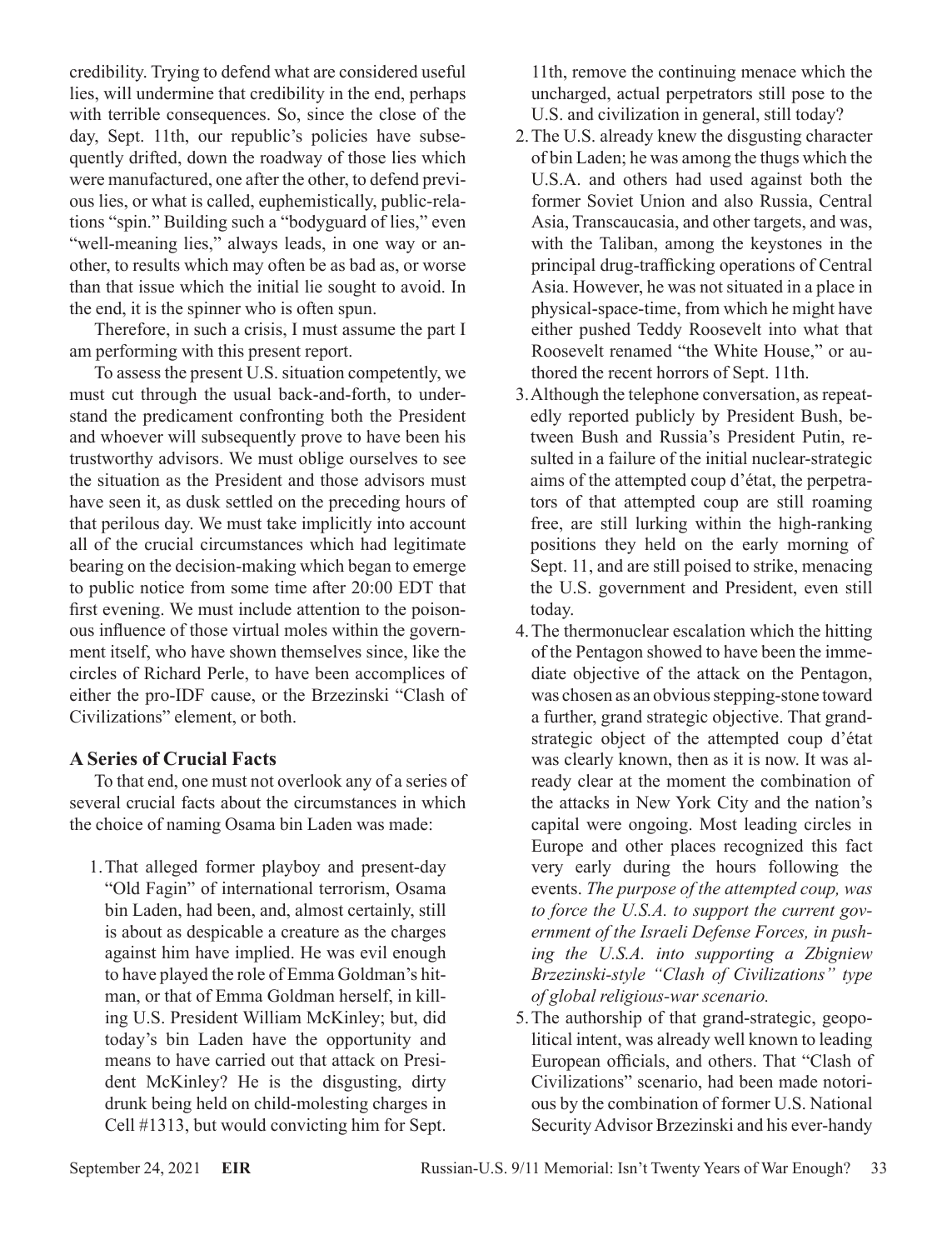

EIR/Muriel Mirak-Weissbach Bundesbildstelle/Christian Stutterheim

Bundesbildstelle/Christian Stutterheim

*Carnage in Israel and Palestine: "It was this global geopolitical war, this unquenchable fire of religious war, which the authorship of Sept. 11th was, beyond all margin for doubt by sane and literate people, intended to ignite." Above (left): Jerusalem' s al-Haram al-Sharif, the third holiest place of Islam, whose entry by Israel's Sharon in September 2000 sparked the second Intifada; and (right) a Tel Aviv disco, bombed by a Hamas suicide bomber in 2001. German Foreign Minister Joschka Fischer lays flowers at the site where 20 young Israelis were killed and 100 injured.*

"Leporello," Samuel P. Huntington. It already had great popularity among the "morally challenged" members of both parties in the Congress, among powerful U.S. financial circles, and among a significant part of key offices in the Bush administration itself. The cases of Richard Perle and Paul Wolfowitz are merely typical of the predators lurking inside the official positions and policy-planning structures of the targetted administration itself, in addition to their role in influential places within both leading political parties.

- 6. The U.S. strategic response to the attempted coup, was to target selected cases from among the "usual list of suspects," such as the drugtrafficking Taliban government and bin Laden. The obvious benefit of this ruse, was that it provided a way of gaining the strategic initiative for the Bush Presidency itself, momentarily outflanking the forces aligned with Brzezinski's geopolitical "Chessboard" policy politically.
- 7.  Soon, that policy threatened to backfire. The diversionary tactic of focussing international energies on those designated, admittedly disgusting targets, had the effect of averting, for a time, the immediate, graver strategic threat, of an expanded war against Islamic nations, at least for the moment. However, the same, graver strategic threat not only continued, but grew worse under the impact of the Afghan

bombing. There were increasingly insistent, extortionist efforts, even from one powerful faction inside the U.S. political command-structure, to pressure President Bush into supporting the Israeli Defense Forces command, in a religious war against the Arab nations of the Middle East, such as Iraq, and the continuing of a ricocheting "Clash of Civilizations," geopolitically motivated war among the Islamic and other populations of Asia.

- 8.  The fierce factional struggle which has since openly erupted within the U.S. government, including pressures for religious war from Representative Tom Lantos' confederates in the U.S. Congress, make clear that the Sept. 11th attacks were integral to the intent to force the U.S. Bush administration, either to be swept away, or, in the alternative, be forced to plunge ahead into the kind of "Clash of Civilizations" religious warfare which Ariel Sharon attempted to set into motion with his feinted assault on one of Islam's holiest sites, Jerusalem's al-Haram al-Sharif.
- 9. If the intent of the present Sharon government of Israel is not reversed, the combination of an accelerating, chain-reaction collapse of the world's monetary-financial system, the escalation of the Israel-led general warfare against Islamic populations, and Israel's intended rape of the third holiest place of Islam, Jerusalem's al-Haram al-Sharif, will plunge the world as a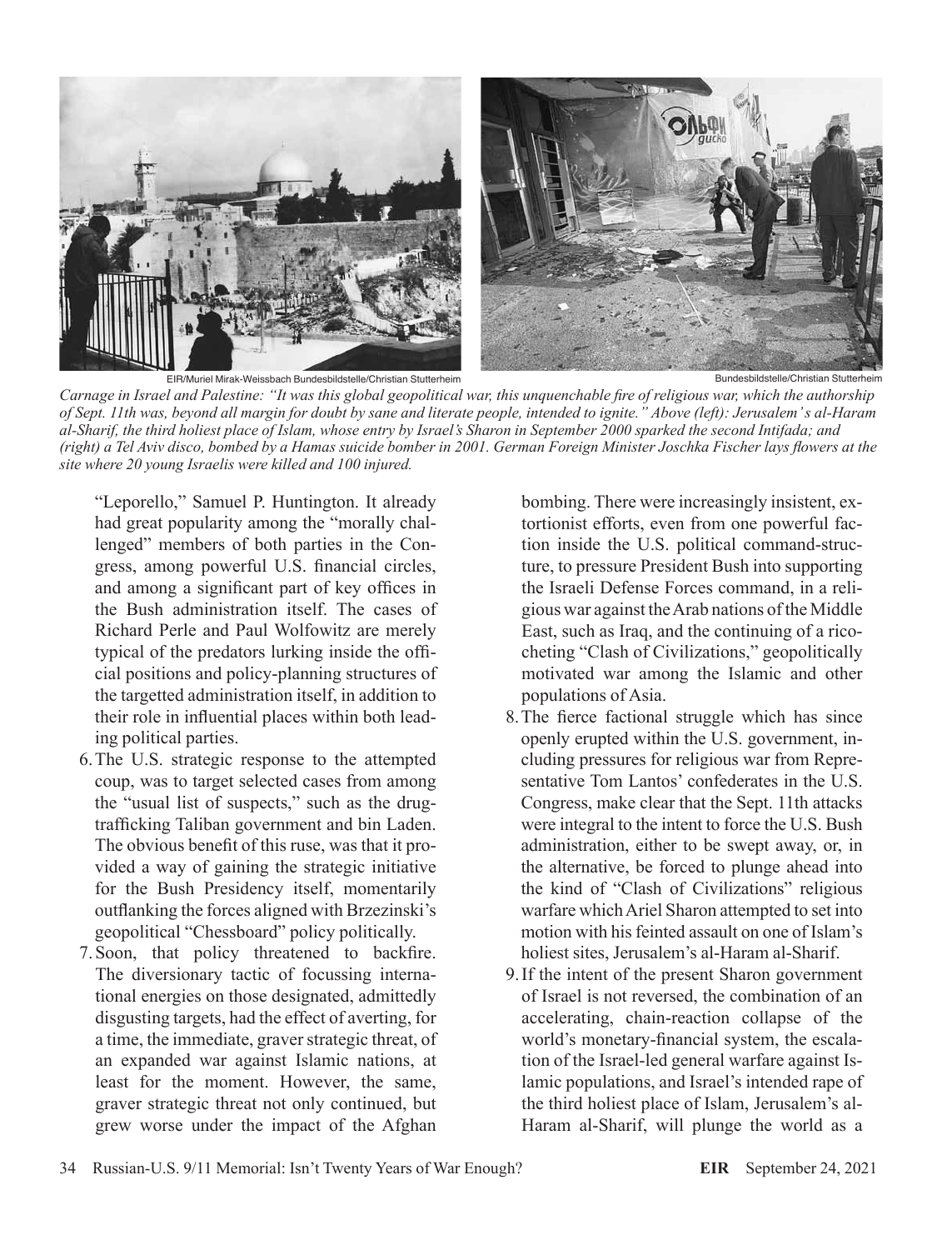

*A modern Mephistopheles, the late Professor William Yandell Elliott, is shown here with his Nashville Agrarian cohorts, otherwise known as the Fugitives, at a 1956 reunion. The parade of Golems concocted by him, "virtually out of mud," included Zbigniew Brzezinski, Samuel P. Huntington, and Henry A. Kissinger.*

whole into a world-wide, nuclear-armed replay of Europe's 1618-1648 Thirty Years War. It was this global geopolitical war, this unquenchable fire of religious war, which the authorship of Sept. 11th was, beyond all margin for doubt by sane and literate people, intended to ignite.

These facts identified so far, are necessary, but not sufficient. We must also develop the competencies which are required for investigation of, and countermeasures against the very special, deep-going problem which these already cited facts merely imply. We must look into the deep background of those whose special interests are expressed by the continuing, escalating implications of the events of Sept. 11th.

In addressing the challenge presented to the world's leaders by these facts, we must avoid the fool's reductionist practice, of seeking plausible explanations for more or less isolated sets of individual facts. We must, instead, define the geometry of the mind, the insanity, which has permeated the writings of Brzezinski, Huntington, and their like since the 1957 utterance of **The Soldier And the State**. 5 As I shall emphasize at a later

point in this report, *it is that lunatic, perverted state of mind, merely typified by all of the principal writings of Brzezinski, Huntington, et al., since, which has set the contending forces and policies into motion.*

The position on the political map from which to attack the challenge of defining that specific quality of insanity, is the exemplary case of a modern Mephistopheles, the Nashville Agrarians' late Professor William Yandell Elliott, the follower of the notorious utopian H.G. Wells' influence, who like the legendary wife of the Rabbi of Prague, produced that parade of *Golems* led by such as Zbigniew Brzezinski, Samuel P. Huntington, Henry A. Kissinger, et al., monsters which "Sorcerer's Apprentice" Elliott apparently concocted virtually out of mud.6

The key to understanding the motives of the followers of the late Pro-

fessor William Yandell Elliott, in pushing for such a geopolitical "Clash of Civilizations" war, is to be found in an address which Professor Elliott's former protégé, Henry A. Kissinger, delivered to a Chatham House audience, on May 10, 1982.7 That position on the political map so noted, we shall return to the relevant core of Kissinger's address in due course, below.

## I. Men Make History, But ...

To escape the popular fog of current mass-media ravings and confusion among governments, a certain principle must guide us each step of our journey toward the truth about Sept. 11th. Jot this down: *Men make history, but history makes men, and vice versa.* Those

<sup>5.</sup> Samuel P. Huntington, **The Soldier and The State: The Theory and Politics of Civil-Military Relation.** Cambridge: Belknap Press of Har-

vard University Press, 1957.

<sup>6.</sup> To understand Elliott and the Nashville Agrarians' ideological affinities to the H.G. Wells doctrine of **The Open Conspiracy** (London: Victor Gollancz, 1928), read Stanley Ezrol's study of the origins and influence of the Nashville Agrarians, "Seduced from Victory: How the Lost Corpse Subverts the American Intellectual Tradition," **EIR,** August 3, 2001.

<sup>7.</sup> Henry A. Kissinger, "Reflections on a Partnership: British and American Attitudes to Postwar Foreign Policy, Address in Commemoration of the Bicentenary of the Office of Foreign Secretary," May 10, 1982, Royal Institute of International Affairs (Chatham House), London.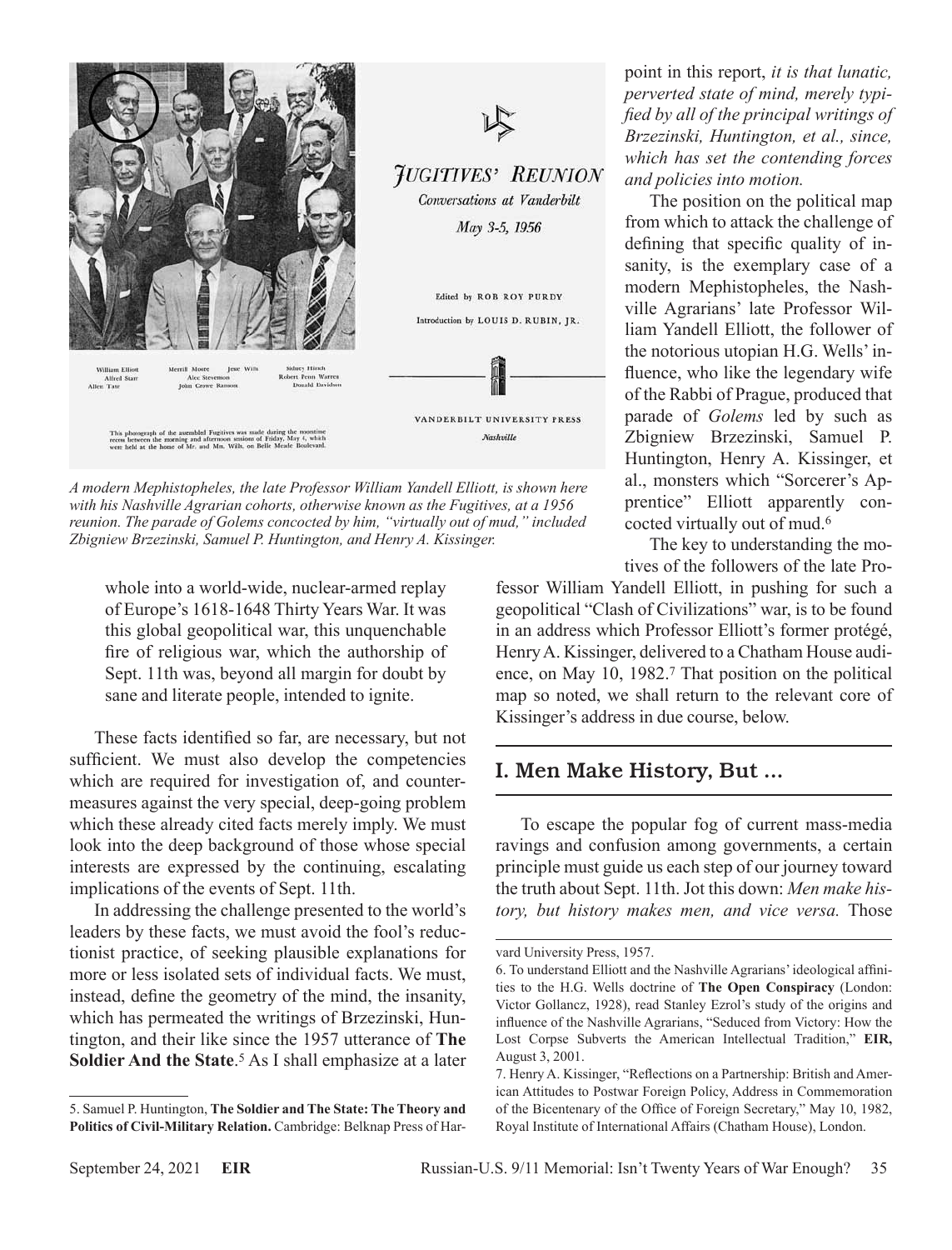words, properly understood, echo the greatest wisdom of all ancient and modern arts of statecraft, from such sources as Solon of Athens, the Classical Greek tragedies, the Dialogues of Plato, and the great modern historical dramas of William Shakespeare and Friedrich Schiller. Those words, properly understood, are the only means for reaching a competent, truthful policy assessment of our republic's necessary long-range, strategic response to the events of Sept. 11th.

The assertion, that Osama bin Laden directed the events of Sept. 11th, is, of course, purely a "conspiracy theory," in support of which no scientifically plausible proof has been presented publicly, to the present day. The doctrine that "Osama did it," is, in that respect, just another case of the substitution of fiction for both fact and science. Nonetheless, conspiracy, in the proper use of that term, is the most characteristic feature of all human history, especially when it comes to the important matters of statecraft. How should we sort out the difference between the fact of the existence of a truly efficient conspiracy, from the popularized fiction which most of the mass media is now circulating on the subject of Sept. 11th?

The kinds of fools who concoct the foolish, popular varieties of so-called "conspiracy theories," are divisible chiefly into two general classes.

There are the obvious ones, those perverts, including crooked judges and prosecuting attorneys, who seek to portray history fantastically, as it were a matter of reporting on individual actors walking onto a shared common, blank stage, each uttering frivolous mere text, words spun, and interpreted as antecedents from outside physical space and time. The symbolic and other interpretation of the mere text as such, becomes the attributed meaning of the action.8

In the second class, are the wild-eyed fanatics, who declare, "I don't believe in conspiracy-theories," the latter prattling on about this persuasion perhaps even at the moment a providential practical joker is demonstrating a higher principle of justice, by conspiring silently with the amused spectators, by setting fire to the leg of the foolish boaster's trousers.

By the very nature of the distinction which sets the human individual apart and above all lower forms of life, conspiracy is the essence of all human existence, as Plato and all the greatest tragedians and scientists, among others, have demonstrated this fact throughout known history. The distinction which sets human beings apart and above lower forms of life, is the quality of mental activity called "reason," or "cognition," or termed "noësis" (from the Classical Greek) by Russian scientist Vladimir Vernadsky.<sup>9</sup> It is from this root, cognition, that the human individual is enabled to make choices of outcomes in ways which do not conform to the typically dull-witted statistician's notion of "objective forces of historical determinism." The power to make a principled choice, is the essential, human quality, from which the most important of true conspiracies often spring.10

Human beings have the unique ability of their species, to rise above that prison-house of delusions called

<sup>8.</sup> It is clinically significant, that today's more popular varieties of wildeyed "conspiracy theories," reflect the peculiarly pathological style in infantile fantasy associated with the "Lord of the Rings," "Harry Potter," and "Pokémon" cults, or the "witchcraft" and related demonic cults spun out of the orbit of the trio of the utopians H.G. Wells, Bertrand Russell, and Aleister Crowley. The characteristic form of mental action these cults express, is a magical power of the will, acting outside real physical space-time. The gratification associated with the deluded patron of such forms of fantasy-life, or so-called "science fiction" composed on the basis of the same types of fiction, becomes then a feelingstate to which the victim of such cults responds in hysterically adopting a kindred variety of "conspiracy theory" as an emotionally gratifying form of belief. Gnostic religious cults are premised on the same kind of pathology. For the benefit of the academically fastidious, I add the following. From the standpoint of modern physical science, the fallacy of such popular forms of conspiracy theory, is of the same genre as the blundering astrophysics of Claudius Ptolemy, Copernicus, Tycho

Brahe, Galileo, and Isaac Newton. Such "conspiracy theories" presume to impose at-the-blackboard types of ivory-tower preconceptions about the universe, on the interpretation of some sets of facts, such as the common Aristotelean, ivory-tower presumption that perfect regular action must be circular. In real science, contrary to the method of hoaxster Galileo et al., we are obliged to discover the physical geometry of the facts we are investigating, as Kepler did, and adduce what is possible in that universe from discovering, experimentally, the geometry of the phase-space in which the facts are actually situated.

<sup>9.</sup> Cf. Lyndon H. LaRouche, Jr., **The Economics of the Noösphere.** Washington, D.C.: EIR News Service, 2001; Lyndon H. LaRouche, Jr., "The Spirit of Russia's Science," **EIR**, December 7, 2001.

<sup>10.</sup> This pathological sort of "objective historical determinism," is the most common expression of this same sort of irrationalist cult-belief among anarcho-syndicalist and other little socialist sects based on socalled "working class" ideology. Engels' mystical imputations to "the horny hand of labor," typify that pathology. One of the most common causes for the failure of socialism as a political-economic system, is its "class hostility" to the "intelligentsia," its hostility to that creative power of the intellect upon which all notable progress in the human condition, including economy, depends. The usual origin of those nominally socialist delusions, is the cult of English empiricism which was codified by Venice's Paolo Sarpi and his followers. The doctrine of Mandeville, Quesnay's "laissez-faire," and Adam Smith's "free trade," are intrinsically irrationalist, magic cults introduced upon the flat-earth stage of empiricist dogmas. These cults, by virtue of having denied the existence of reason, propose to have discovered the secret for explaining everything and anything.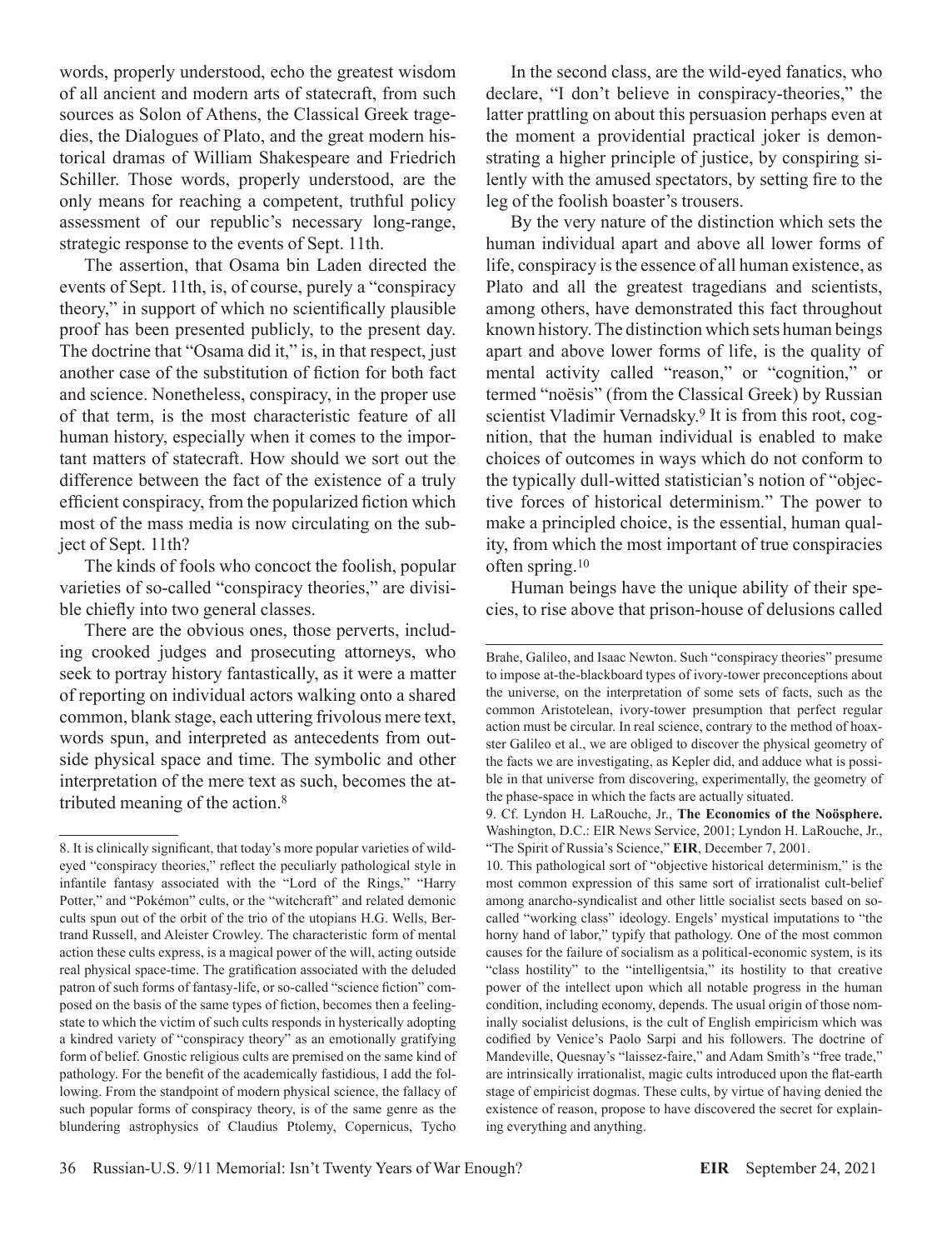sense-certainty, to discover experimentally demonstrable universal physical principles, principles which exist outside of, and often contrary to the beliefs of persons who prefer the kinds of bestial sense-certainties enjoyed by the lower forms of life. The ability to generate experimentally demonstrable hypotheses from study of paradoxical features of sense-experience, is that quality of cognitive reason, specific to the human individual, and to the social relations among such individuals. This is the same quality of reason which deranged fanatics, such as the empiricists, Immanuel Kant, and the followers of Huntington and Brzezinski, have so notoriously denied to exist.

Thus, where the lower forms of life are unable to rise, by their own minds, above the ecological and related potentialities bestowed upon their biological heritage, mankind is able to transmit variously false or true discoveries of universal physical principle, from generation to generation. This transmission of such distinctly human qualities of ideas, constitutes that to which we rightly award the name of "culture." Thus, the history and nature of mankind, is expressed as the adducible history of the evolutionary development, or decadence, of variously failed and relatively successful cultures, and of the individual persons within those cultures.

In other words, the distinctive characteristic of the human species, is that the individual member of that species has the ingrained, potentially sublime, characteristic power, to alter the direction of development of his or her culture, in addition to participating in the transmission of those cognitive innovations in culture passed down from earlier generations of his or her own, or other cultures.<sup>11</sup>

The ability to compare and analyze the processes expressed as the development of these various cultures and their interactions, reaches its relatively highest, most refined degree of excellence, in study of the evolutionary development of those forms of knowledge properly associated with the principles and practice of Classical artistic culture, and of the Classical modern scientific knowledge set into motion by the discoveries of the Fifteenth Century's Nicholas of Cusa.12

To deal effectively with the most critical of the challenges intersecting the outgrowth of Sept. 11th, we must venture into those avenues of scientific work which are, unfortunately, usually overlooked in today's predominantly decadent academic life, an oversight which has brought on very painful consequences for European civilization today. The world as a whole is presently gripped by the greatest general crisis in modern world history. In this circumstance, we must now make some radical changes, away from the foolish policies to which nations and their governments have become lately accustomed. We must make the needed, sometimes radical changes in ways of thinking about policies, changes which will guide us safely into the years immediately ahead.

The leading question is, therefore, how can we be certain of the assumedly beneficial consequences of those choices?

The overriding requirement of our response to the horrors of Sept. 11th, is not merely to assign blame, but to define a reliable course of action for rescuing civilization from the consequences of that attack. Removing the infected organ, will not necessarily enable the victim to survive. Therefore, to speak with reasonable confidence about the nature of the choices of a future which are available to us in the aftermath of Sept. 11th, I must now summarize those methods of long-range forecasting, my own, which have now been proven repeatedly to be so uniquely and spectacularly successful, over more than a quarter-century past.

## **Crafting a Science of Strategy**

My own most fundamental, and eminently successful contribution to the study of cultures, lies in my introduction of the conception of *potential relative popu-*

strategy has been derived, the explicitly fascist ideology of Samuel Huntington's **The Soldier and the State.** The contrast between the Classical tradition in strategy, as typified by such seminal modern military thinkers as Lazare Carnot, Gerhard Scharnhorst, or World War II's General Douglas MacArthur, exposes precisely the contrast of modern civilized forms of strategy from the fascist ideology which Napoleon Bonaparte and such of his followers as Napoleon III, Mussolini, and Hitler premised their modern "Hail Caesar!" parodies of soulless legionnaires of ancient imperial Rome. This book, first published in 1957 (**The Soldier and the State,** op cit.), has gone through more than 20 successive editions since that time. As the relevant subsequent writings of Brzezinski and Huntington attest, that book embodies the ideological core of the policies of Brzezinski's own **The Grand Chessboard: American Primacy and Its Geostrategic Imperatives** of 1997.

<sup>11.</sup> The fact that the universe contains a creature, man, capable of rising to the sublime, is the argument on which Leibniz premised the utterance, that "this is the best of all possible worlds."

<sup>12.</sup> These are precisely those Classical traditions which are hatefully derided in the seminal writing from which the Clash of Civilizations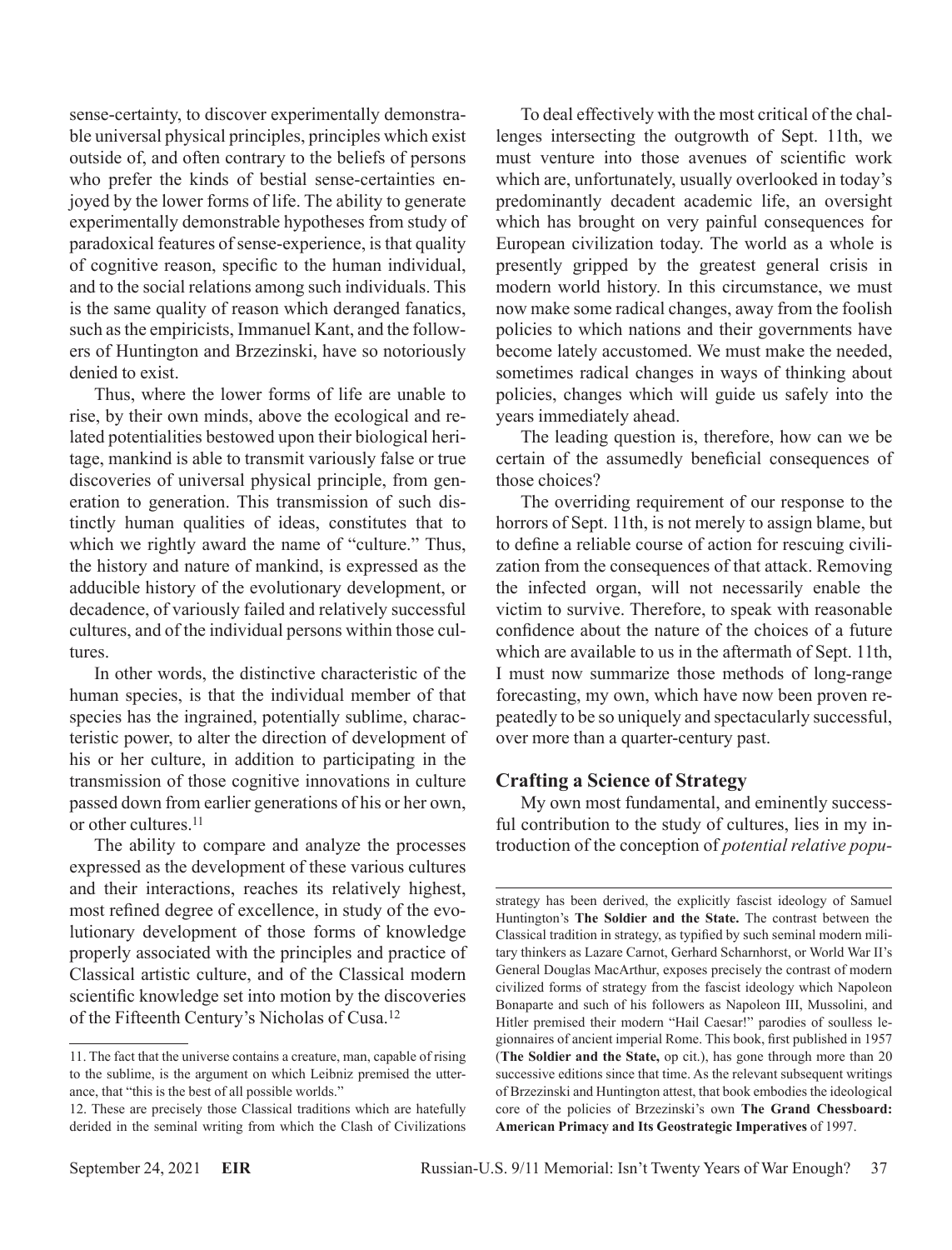*lation-density,* as the uniquely competent basis for defining a *physical science of economics,* and, therefore, the needed basis for clarifying the principles of a universal method in economic history. Thus, as I have shown in numerous published locations, the only scientifically acceptable basis for measuring the relative quality of a culture, today, would be the bearing of the essential features of scientific and artistic development upon the culture's power to sustain and improve its *potential relative population-density.*

This approach to a physical science of economics, provides us the optimal basis for rigorous study of not only past history, but of reliable methods for shaping the future outcome of that history. This is a study to be conducted from the standpoint of attention to the physically functional characteristics of the evolution, or decadence, of cultures.

In first approximation, this means that we must study both national, or analogous particular cultures, and relationships among cultures, over periods of not less than one to several generations, and patterns of changes in cultures over centuries. On that basis, we must then examine the way in which relatively small changes introduced within those cultural processes, even by individuals during the short term, may significantly alter the medium- to long-term evolution of a culture, or a set of cultures. The physical principle of potential relative population-density, provides the indispensable key to conducting this investigation in the required way.

We must concentrate upon the willful introduction of relatively small, but cumulatively powerful changes in axiomatic features of a culture, changes made often by sovereign individual personalities. This defines the essential distinction between the behavior of human cultures and the habits of beasts.

It would be difficult to overstate the warning, that, contrary to both Adam Smith and both the orthodox social-democrats and anarcho-syndicalists, history is *not* shaped by any automatic pulsation of "objective forces." All of the significant developments in the history and pre-history of the human species, are results of the *individually voluntary* alteration of the *principled* course of events, through innovations inserted by sovereign individuals.13 It is by this agency, that mankind

changes its cultures, and also revolutionizes what empiricists and other fools insist falsely, are the unchangeable, axiomatic features of human nature, for better or for worse.

Through my discoveries in that specialist's domain, the science of physical-economy, we are now capable of understanding and applying that principle of scientific history, sometimes called *voluntarism,* as an instrument of long-range forecasting, for shaping generalized, progressive economic and related developments within and among cultures. We are able, through the study of cultures from this standpoint, to adduce the way in which the axiomatic and related innovations by individuals, may be mustered in a way which brings about changes in cultures which are both foreseeable and beneficial.

Through the same application of the science of physical-economy, we are better able to identify and correct those wrong-headed trends in policy-making which lead to medium- to long-range cultural, as well as physical-economic catastrophes. I mean catastrophes such as the presently ongoing global collapse of the world's reigning monetary-financial system.

I explain the immediately relevant point summarily, as follows.

As I have already emphasized, above, although my own original discoveries in this field of science, were derived from a different track than that of Vernadsky,<sup>14</sup> there are important common grounds connecting our respective conclusions, apart from differences between his definition of the *Noösphere* and my own approach to many very similar conclusions through my discovery and development of the principle of *potential relative population-density.* Review the argument I identified above. It is an extremely important, if little understood principle, a principle of overriding importance for understanding the deeper implications of the events of Sept. 11th. Therefore, it requires some repetition in the present context.

Like Vernadsky, I define the experimentally known physical universe, as composed of a multiply-connected manifold of three respectively independent, but interacting sets of types of universal physical princi-

<sup>13.</sup> The point is made clearest by reflecting on the model of the entrepreneur whose success is rooted in the continued generation of either universal physical principles, or new technologies, or combinations of

technologies derived from efficient comprehension of such discoveries of principle. It is organizations modelled upon that image of the entrepreneur, not the stockholders' corporation, which is the key to the successful role of the individual, in the application of the American System of political-economy.

<sup>14.</sup> LaRouche, op. cit.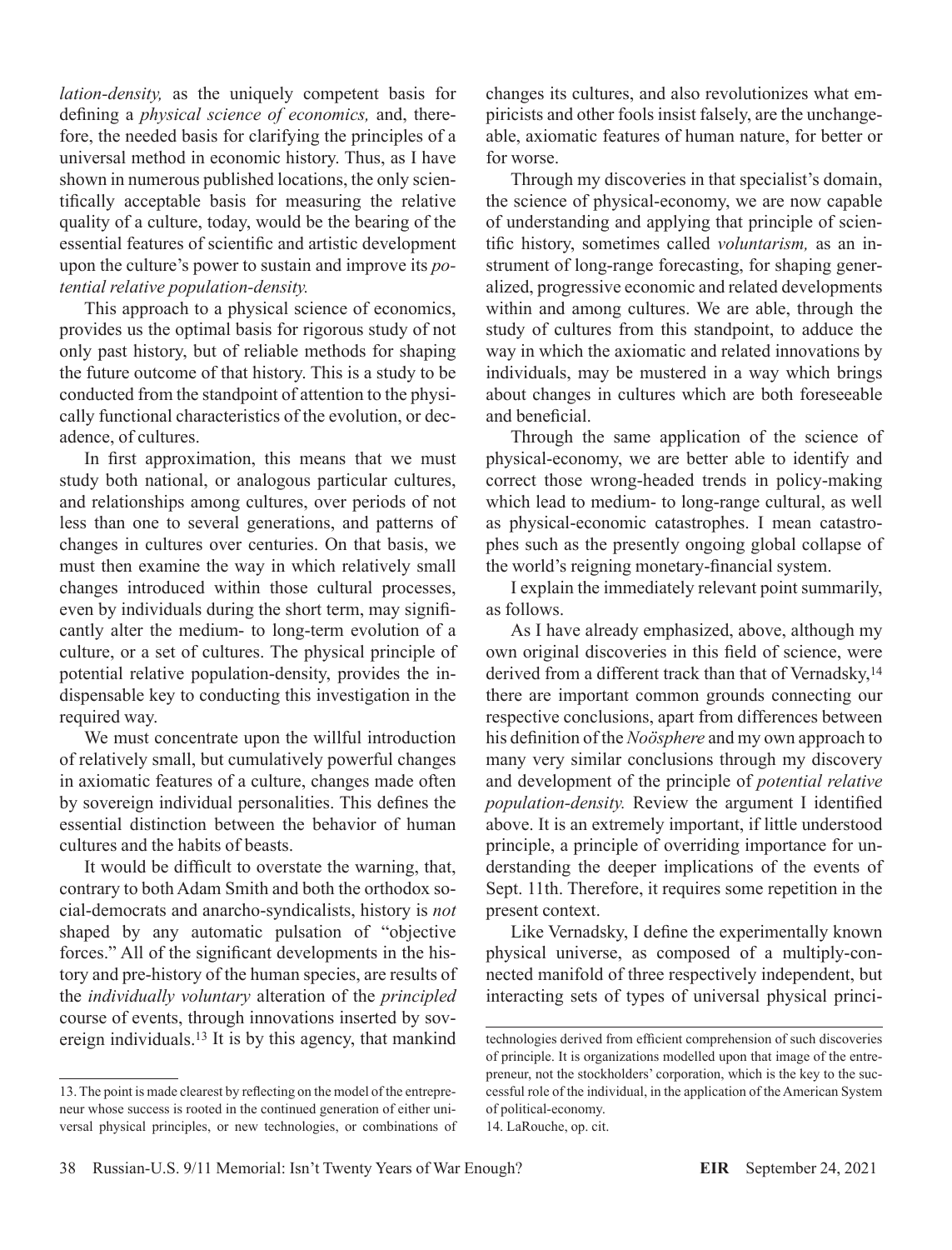ples. In short-hand, these are, respectively, the respectively distinct experimentally defined domains of the *abiotic, living, and cognitive.* I define that universe conceptually in terms of an anti-Euclidean, Riemannian differential (physical) geometry.

Just as existence of living processes expresses a characteristically *anti-entropic,* universal principle, contrary to the fallacious notion of universal entropy which Clausius, Grassmann, Kelvin, Boltzmann, et al. attributed to the universe as a whole, so the uniquely human, spiritual, or cognitive processes expressed by discoveries of universal principles of physi-



EIRNS/Karl-Michael Vitt

*LaRouche lectures at the Institute of Physics of the Russian Academy of Sciences in Moscow, June 28, 2001. LaRouche, unlike Vernadsky, emphasizes "the primary role of the individual's influence in changing the determining cultural processes which, in turn, govern mankind's changing of its society's functional relationship to nature."*

cal-scientific and Classical-artistic knowledge, are a quality of *anti-entropic* principle, sometimes recognized as a spiritual principle, existing throughout the universe, existing independently of the confines of both abiotic and lower living processes as such.15 We may thus say, without implying any resort to the blind mysticism of the gnostics, that the universe of physical science is composed of three, experimentally defined, multiply-connected phase-spaces: *abiotic, living, and spiritual.* The clearest and simplest proof of the physical efficiency of the Socratic principle of the spiritual, is, contrary to the gnostics, any experimentally demonstrated individual discovery of a universal physical principle.

These universally efficient "spiritual (i.e., cognitive) forces" are those expressed in modern experimental physical science in a unique way, by the appearance of the quality of sovereign cognitive creative insight in but one living species, the human individual, in the individual Socratic act of cognitive insight through which all experimentally validatable discoveries of universal physical principle occur.

The understanding of the way in which use of cognitively discovered universal physical principles, increases the potential relative population-density of the human species, thus provides the necessary conceptual basis for a physical science of economy, and, thus, the basis for the study of social processes in a more inclusive way.

Where Vernadsky emphasizes the role of the individual act of scientific discovery, as the source of mankind's increased power in and over the universe, I locate the principle of action, not primarily in the relatively simple relationship to nature of individual qua individual, but, rather, *the primary role of the individual's influence in changing the determining cultural processes which, in turn, govern mankind's changing of its society's functional relationship to nature.*<sup>16</sup>

It was by recognizing that those Classical artistic principles of composition relevant to this social process, are to be considered as expressing experimentally demonstrable, characteristically anti-entropic, univer-

<sup>15.</sup> My use of "spiritual" has a strictly defined, physical meaning. It refers to the experimentally demonstrable, beneficial physical effects (e.g., "products") which are produced only by the application of the act of discovery of an experimentally verifiable universal physical principle. It should also be noted, that this use does not differ from the connotation of "spiritual" in connection with the cognitive solutions properly recognized among theologians as "spiritual exercises."

<sup>16.</sup> It is not technologies which cause changes in cultures, but, rather, it is the replication of the cognitive experience of making such discoveries of principle, which changes the way in which society intends to cooperate in applying those discoveries to change society's physical-economic relationship to nature. On culture, see my discussion, in "The Spirit of Russia's Science," of cognitive "super-genes" in the development of scientific and other cultural progress.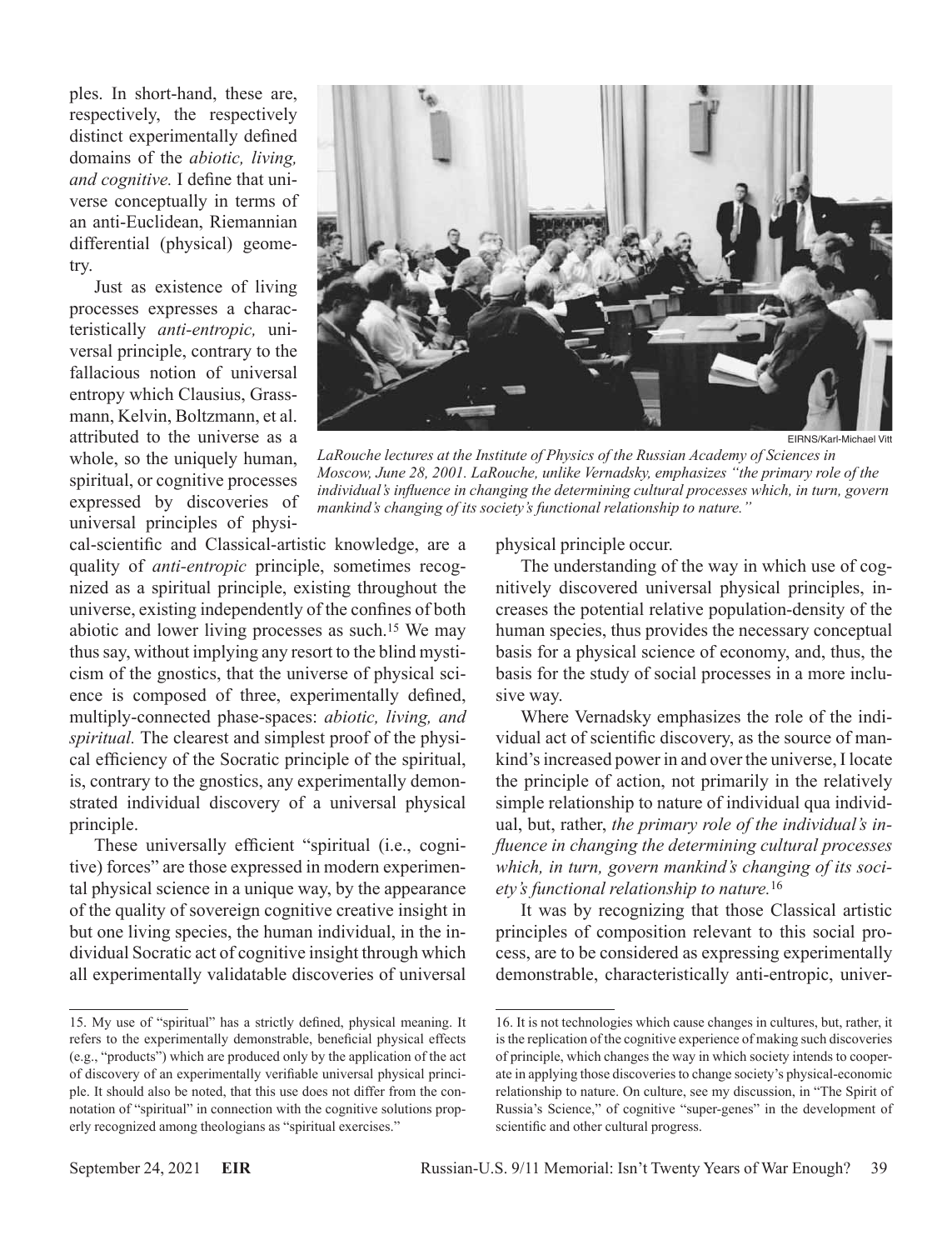sal physical principles, that I succeeded, in a uniquely successful way, in revolutionizing the methods of longrange economic and related forecasting.17 Consequently, while my long-range and related forecasts, have each and all appeared in significant public, written circulation, during more than thirty years, none of these has erred in its stated claims, whereas all explicitly contrary forecasts, constructed by contrary methods, have demonstrably failed.18

## **A. The Historical Settings**

I have applied that method of analysis and forecasting successfully to the crisis centered around the influence of that homicidal lunacy known as the Brzezinski, Huntington, Bernard Lewis, "Clash of Civilizations" conspiracy. A competent grasp of the problem posed by the attempted coup d'état in question, demands that we place that conspiracy and its associated developments within the relevant general setting, the same setting within which the subjectmatter of the science of physical economy is located. Without situating the subject of the Clash of Civilizations strategy within its place in the long-term evolution of what has become globally extended modern European civilization, no truly rigorous, no competent assessment of the causes for, or the lunatic influence of Brzezinski's conspiracy, could be provided.

The problem posed by the crucial implications of the developments of Sept. 11th, is therefore broadly situated within the recent six centuries of world history,

and, more emphatically, the great upheavals set into motion within European and other cultures by the 1776- 1789 establishment of the U.S.A. as the first successful model for a modern, sovereign, constitutional nationstate republic.

I must now define here, once again, the relevant aspects of what I mean by the term *modern European civilization.* I craft that definition within the bounds of the forecasting method indicated, and examine the relevant lessons of the history of modern European culture from that point of departure.

I proceed now, by quickly summarizing those issues of U.S. policy rooted in the periods 1400-1648, 1688- 1763, and 1776-1901, which can not be ignored. I, then, focus upon the special, crucially relevant features of the past century's developments, beginning with the interval 1894-1901,<sup>19</sup> and continuing through the present moment of ongoing global collapse of the world's present monetary-financial system. These typify the essential evidence which must be taken into account, to assess what is, from case to case, ongoing in the minds of leading political forces of the world at this moment.

To restate the case, I shall now divide globally-extended expressions of post-1400 A.D., *modern European civilization,* summarily, into crucial phases, as follows:

1. Modern history begins with the Fifteenth-Century, Italy-centered Golden Renaissance, which was the birthplace of modern experimental physical science and of the sovereign nationstate.<sup>20</sup>

2. During much of the two following centuries, we have what Trevor-Roper and others have

<sup>17.</sup> My original discoveries lay in recognizing that both those principles of artistic composition rightly termed "Classical," in the sense of Plato's work, and discoveries of universal physical principle, were distinctly, but equally efficient in determining the increased potential of society. It was in the attempt to find a comprehensive method for representation of a function of increasing potential relative population-density, based on that combination of principles, that I recognized that the required representation of my discoveries must be in the form of a Riemannian differential geometry.

<sup>18.</sup> The difference between my method of forecasting and the usual "Brand X" varieties of the university curriculum today, is analogous to the difference in forecasting methods between the work of Johannes Kepler and his relatively failed predecessors, Claudius Ptolemy, Copernicus, and Brahe. In my method, as in Kepler's, the starting-point is the long-range "cycle;" the axiomatic characteristics attributable to the long-term cycle, then provide the basis for assessing the implications of changes in direction in the short- and medium-term. The emphasis must be on the long-term axiomatic assumptions which govern the unfolding of the completed large cycle, rather than trying to project long-term results from statistical interpretation of short- to medium-term patterns.

<sup>19.</sup> Although the capture of the U.S. by the British monarchy, occurred through the 1901 assassination of U.S. President McKinley, the preparation the 1914-1917 First World War, by Britain's guilty King Edward VII, began in such events as the Dreyfus case and 1898 Fashoda events, for France, and the British direction of Japan's launching of its aggressions of 1894-1905 under British direction.

<sup>20.</sup> This must be compared with the admirable, somewhat different thesis of the late Friedrich Freiherr von der Heydte's **Die Geburtsstunde des souveränen Staates.** Regensburg, Germany: Druck und Verlag Josef Habbel, 1952. See the comparison made by Helga Zepp-LaRouche in a May 6, 2001 speech at Bad Schwalbach on this subject: "Honoring Nicolaus Of Cusa: A Dialogue of Cultures," **EIR,** July 6, 2001. Von der Heydte defines the development of the struggle for the idea of the sovereign nation-state; it was the **Concordantia Catholica** of Nicholas of Cusa which recast the preceding work of Dante Alighieri et al. into the needed form.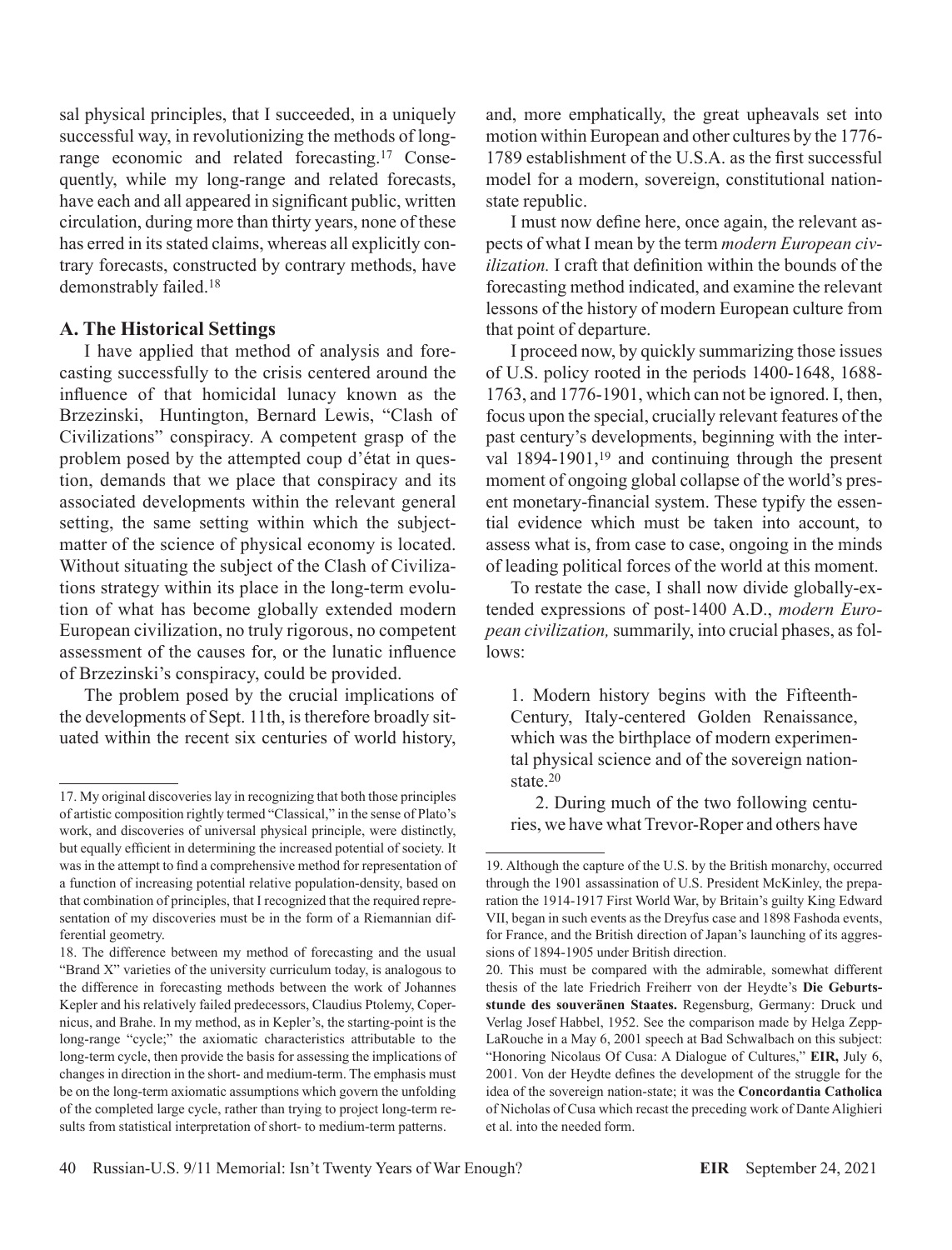identified as a "little new dark age" of European civilization, the Venice-Habsburgdominated period of anti-Renaissance religious and related warfare, over the interval, 1511-1648, which concluded with the reemergence of the modern nation-state, with the Peace of Westphalia.

3. Next, came the rise of the Venetianmodeled Anglo-Dutch imperial maritime power, typified by the 1689-1763 emergence, around the tyrant William of Orange, of what became the power of the British East India Company.

4. The 1763-1789 period of the U.S. struggle for independence from both that Anglo-Dutch tyranny and also the imperial Habsburg tradition, is to be recognized as the central reference-point for that reaction against the American Revolution, from which the present form of Anglo-American imperial maritime form of rentier-financier

domination emerged, with the 1901 assassination of U.S. President McKinley. That reaction, that neo-Venetian, originally Anglo-Dutch, rentier-financier domination of much of the world, is to be recognized, still today, as rooted in that philosophical empiricism which has led the world into the present general breakdown crisis of the existing monetary-financial system.

5. Within the latter setting, we have, then, the globally revolutionary impact of the American Revolution of 1776-1789, which established the intentions expressed by that Constitution, as the model of reference for defining the principal alternative to both the waning power of the decadent Habsburg tyranny and the currently hegemonic, originally Anglo-Dutch models of imperial maritime institutions of global rentierfinancier domination over the planet as a whole.

6. It should be especially evident since the 1989-1991 dissolution of the Soviet Union, that the American revolutions of 1776-1789 and 1861-1876, rallied the best currents from throughout European civilization for the cause of a true republic. Those two American revolutions have been clearly shown, by the net results of intervening and subsequent history, to be the only durable known source of continuing challenge and threat to the neo-Venetian, Anglo-



EIRNS/Stuart Lewis

*Henry Kissinger with wife Nancy. Kissinger' s 1982 Chatham House lecture provides the key to understanding the motives of those pushing for a geopolitical "Clash of Civilizations" war.*

Dutch model of imperial maritime rentier-financier oligarchy, to the morbid grip of empiricism and its derivatives, from that time to the present date.21 The best features of all national economies since 1789, have been modeled on the principles set forth as the American System of political-economy.

7. With the triumph of the U.S.A., led by President Abraham Lincoln, over the British monarchy and its puppet the Confederacy, the global conflict among nations and cultures has centered, in fact, upon the choice between the American System of Alexander Hamilton, Mathew Carey, Henry Carey, and Friedrich List, and the opposing British system of politicaleconomy. So, even taking into account the importance of the Soviet Union's role during most

<sup>21.</sup> By empiricism, I mean the revival of the neo-Aristotelean method of medieval William of Ockham by that notorious lord of Venice Paolo Sarpi. It was through Sarpi and such of his creatures as Galileo Galilei, Sir Francis Bacon, and Thomas Hobbes, that Eighteenth-Century English empiricism and French Cartesianism developed to become fused as the so-called Eighteenth-Century Enlightenment. The issues of method are typified by the contrast of the current of modern science, from Nicholas of Cusa, through Pacioli, Leonardo da Vinci, and their followers such as Johannes Kepler, Leibniz, Gauss, and Riemann, to the empiricist folly of the succession of those reductionists best typified by Leonhard Euler, Lambert, Lagrange, Laplace, Cauchy, Clausius, Helmholtz, and today's radical positivists.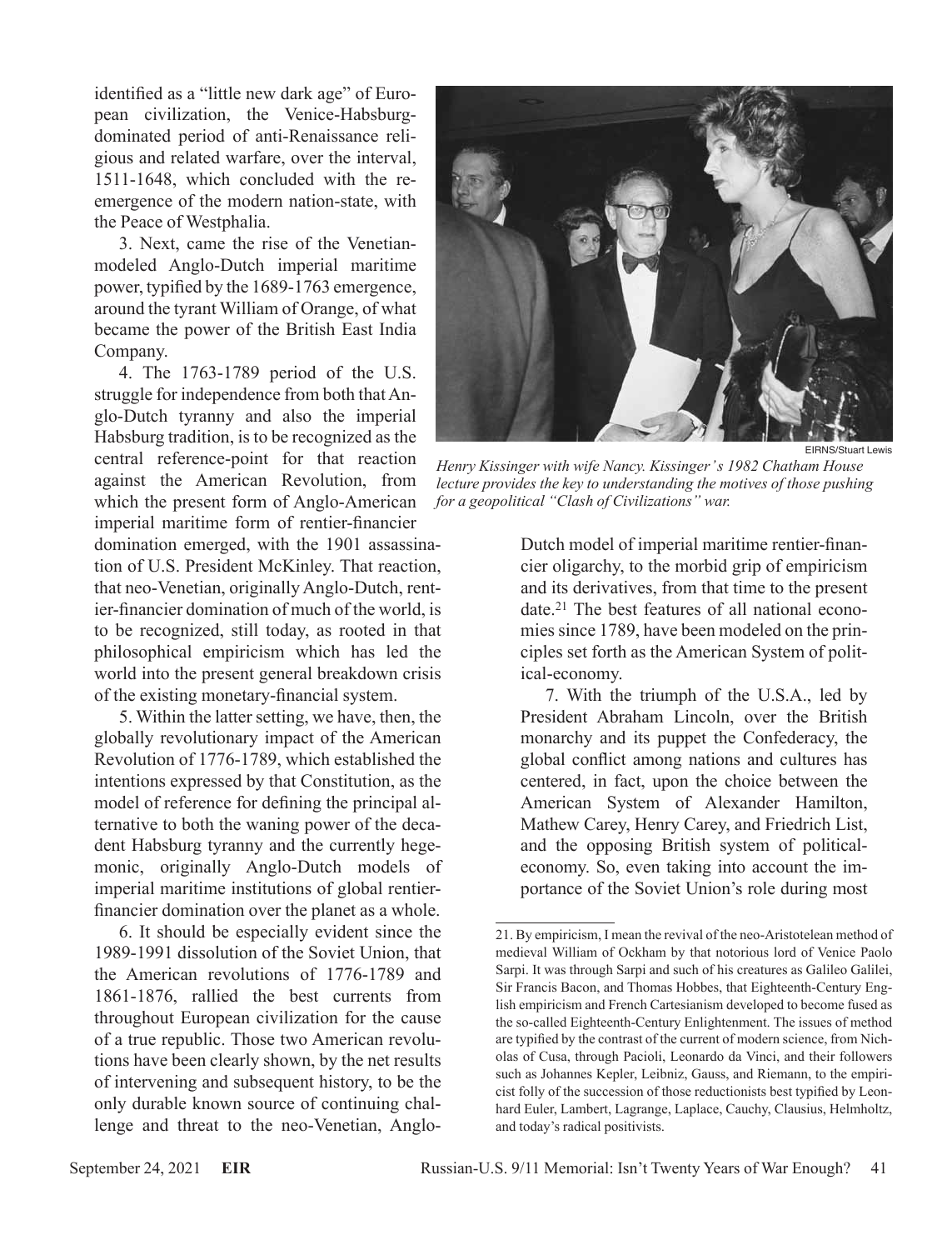of Twentieth-Century history, the world economy as a whole today, after 1989-1991, is plainly divided, chiefly, between opposing forces which are most economically and fairly described as the mutually opposing, respective American and Anglo-Dutch systems of political-economy. All other conflicts must, of necessity, orbit historically around the continuing conflict between these two.

This latter, presently underlying global conflict, has three interdependent but otherwise distinct features.

First, *the American System of political-economy,* as so described by the first U.S. Treasury Secretary, Alexander Hamilton, is based on the same principle, that termed alternately *the general welfare, or, the common good,* upon which the idea of the sovereign nation-state's creation and existence was premised earlier. It was the establishment of this principle, during the Fifteenth-Century Renaissance, and the reigns of France's Louis XI and England's Henry VII, which defines the historical existence of modern European civilization. The conception of the general welfare as a supreme doctrine of natural law, is the pivotal feature of what is rightly recognized as the American intellectual tradition, of which I personally am a product, the tradition which Professor Elliott's Henry A. Kissinger hates,<sup>22</sup> and to which I adhere.

"The disputes between Britain and America during the Second

Second, *the democratic-republican form of the constitutional American System of political economy,* as axiomatically opposed to the Anglo-Dutch "liberal" system, the latter which is based upon the exceptional power and privileges of that rentier-financier class formerly typified by the Dutch and British East India companies. The conflict between President Franklin Roosevelt and Prime Minister Winston Churchill, during the period of World War II, typifies the issues, as does the continuing 1972-2001 conflict between me and the circles of Elliott's Golems Kissinger, Huntington, and Brzezinski today.

Third, *the Anglo-Dutch system is based on the Hobbesian or like notion of axiomatic, perpetual conflict among and within nations, whereas the American System of U.S. paragons John Quincy Adams, Abraham Lincoln, and Franklin Roosevelt, is premised on the goal of establishing an expanded, durable ("multi-polar") community of shared principle among perfectly sovereign nation-state republics.* The ideology typified by the personal moral and intellectual devolution of the followers of Professor William Yandell Elliott over the course of the recent half-century, typifies the trend

"[During the postwar period] the British were so matter-of-factly helpful that they became a participant in internal American deliberations, to a degree probably never before practiced between sovereign nations. In my period in office, the British played a seminal part in certain American bilateral negotiations with the Soviet Union—indeed, they helped draft the key document. In my White House incarnation then, I kept the British Foreign Office better informed and more closely engaged than I did the American State Department...." The full text of the Kissinger statement is available in the original Appendix to this article, available on pages 49-59 in *EIR* January 11, 2002, Vol. 29, No. 1. That appendix also includes additional material on Huntington, Brzezinski, and the nexus of tax-exempt foundations that helped set the agenda for the September 11 coup against the constitutional government of the United States

<sup>22.</sup> E.g., Kissinger, May 10, 1982. Kissinger told his Chatham House audience:

<sup>&</sup>quot;All accounts of the Anglo-American alliance during the Second World War and in the early postwar period draw attention to the significant differences in philosophy between Franklin Roosevelt and Winston Churchill reflecting our different national histories. America, which had never experienced a foreign threat to its survival, considered wars an historical aberration caused by evil men or institutions; we were preoccupied with victory defined as the unconditional surrender of the Axis. Britain had seen aggression take too many forms to risk so personal a view of history; she had her eyes on the postwar world and sought to gear wartime strategy toward forestalling Soviet domination of Central Europe. Many American leaders condemned Churchill as needlessly obsessed with power politics, too rigidly anti-Soviet, too colonialist in his attitude to what is now called the Third World, and too little interested in building the fundamentally new international order towards which American idealism has always tended. The British undoubtedly saw the Americans as naive, moralistic, and evading responsibility for helping secure the global equilibrium. The dispute was resolved according to American preferences—in my view, to the detriment of postwar security....

World War and after were, of course, not an accident. British policy drew upon two centuries of experience with the European balance of power, America on two centuries of rejecting it.

<sup>&</sup>quot;Where America had always imagined itself isolated from world affairs, Britain for centuries was keenly alert to the potential danger that any country's domination of the European continent—whatever its domestic structure or method of dominance—placed British survival at risk.... Britain rarely proclaimed moral absolutes or rested her faith in the ultimate efficacy of technology, despite her achievements in this field. Philosophically she remains Hobbesian: She expects the worst and is rarely disappointed. In moral matters Britain has traditionally practiced a convenient form of ethical egoism, believing that what was good for Britain was best for the rest.... In the Nineteenth Century, British policy was a—perhaps the—principal factor in a European system that kept the peace for 99 years without a major war....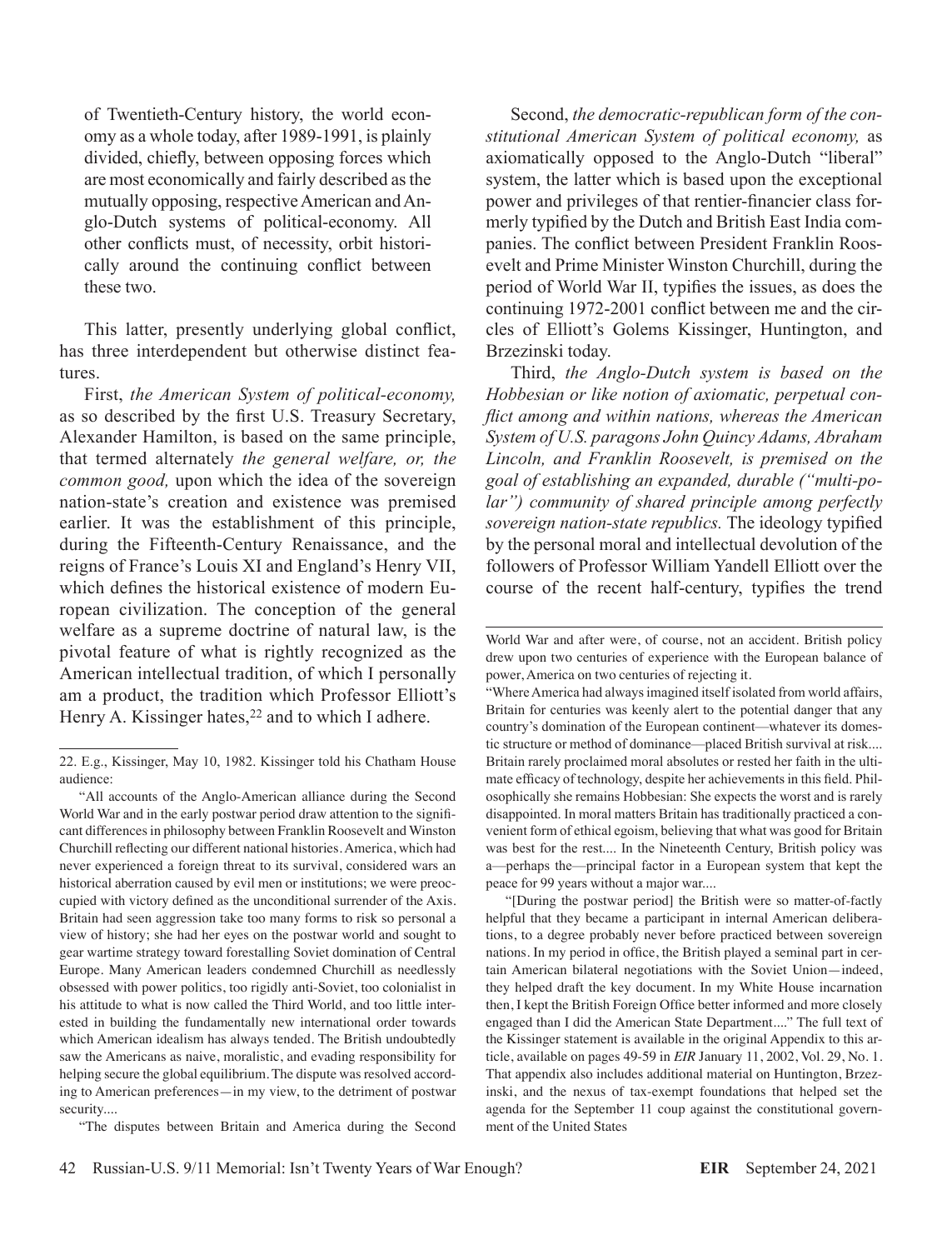toward the most extreme forms of what can only be described as a new *ultramontane,* integralist dogma of *universal fascism* among those followers of Elliott and their like.23

On this account, the greatest tragedy suffered by the people of the U.S.A., has been the recurring hegemony of enemies of the American System within the U.S. itself. Thus, except for the period of President Franklin Roosevelt's incumbency, the Twentieth-Century U.S.A., since the assassination of President McKinley, has been corrupted, and largely dominated by an international rentier-financier oligarchy sometimes identified as the financier-legal-academic circles of the "ABC"—American, British, Canadian—cabal. This features powerful financier interests and their associated law-firms, which have deeply penetrated the institutions of government, and are represented, as a combination, by the most powerful tax-exempt and related think-tanks behind the influence of Elliott's *Golems.*

The presently onrushing terminal collapse of the world's presently reigning monetary-financial system, is chiefly an internal, self-induced collapse of the system which has dominated the world since the immediate aftermath of Franklin Roosevelt's death, and has temporarily assumed the posture of pretended global imperial power during the period since the break-up of the Soviet system.

It is only in that context of modern history so defined, that the causes and remedies for the crisis of Sept. 11th can be efficiently understood. In the following chronology, I limit myself to as many selected highlights of that history as are indispensable for a competent assessment of the immediate world strategic crisis.

## **B. The Rise and Decline of U.S. Power**

The following post-1789 developments, are the most crucial elements of historical-cultural background for the role of the U.S. in the principal global developments of the Twentieth Century.

The principal watershed of post-1714 progress in modern political history, had been the rallying of the leading representatives of the Classical cultural and scientific tradition of modern European civilization, around promoting the emergence of a modern form of sovereign nation-state republic in the Englishspeaking colonies of North America. This resistance against the tyranny of both the Habsburg and Anglo-Dutch imperial traditions, has remained the pivotal legacy of modern European history, since then, to the present day. Thus, until the July 14, 1789 beginning of the Jacobin Terror in France, the triumph of the cause of the independence of the U.S. republic and its 1787-1789 draft of its Federal Constitution, expressed the greatest political achievement in statecraft of European civilization up to that date.

However, the succession of the 1789-1794 Jacobin Terror in France, followed by the specifically fascist tyranny of Napoleon Bonaparte, temporarily broke the U.S.'s ties to the European ally, France, on which assistance in securing U.S. independence had chiefly depended.24

The subsequent 1814-1815, post-Napoleon, Vienna Congress, created for a time a new imperial powersharing throughout Europe, a power co-dominated by both of the U.S.'s enemies, the British monarchy and the Habsburg Holy Alliance. Under these strategic conditions, from 1789 until President Lincoln's 1861-1865 leadership of the war against the Confederacy, the U.S. was chiefly isolated and harassed by the leading foreign powers, and subjected to the treasonous influence of London-connected U.S. bankers, Southern slave-owners, Habsburg plots, and the odds and ends of a Bonapartist family's rabble meddling in their fashion in our affairs.

The U.S. expulsion from Mexico, of the French occupying military forces of the puppet of the Habsburgs/ Hapsburgs and Napoleon III, marked the emergence of the U.S. as an established world power, not only within

<sup>23.</sup> On the subject of universal fascism, see the treatise of a sometime Henry A. Kissinger crony, Michael Ledeen. The links to the fascism of the Mussolini and Hitler years include the family of the CIA's late James Jesus Angleton and the circles of the sympathizers of Ezra Pound.

<sup>24.</sup> The term "fascist" is neither accidental, nor exaggerated. Napoleon Bonaparte was the first modern fascist dictator, on which the tyrannies of fascists such as Napoleon III, Benito Mussolini, Adolf Hitler, and the relevant others were explicitly modelled. Fascism is the attempt, explicitly modelled on the law and other tradition of the Roman Empire, to establish a Caesarian form of government as the alternative to both failed relics of the feudal heritage and the most feared adversary of the fascists, political forms of government consistent with the American System of political-economy. It was against the influence of the American Constitution that the Jacobins, Barras, and Bonaparte fought, in alliance with Metternich's Habsburgs, during the interval 1789-1815.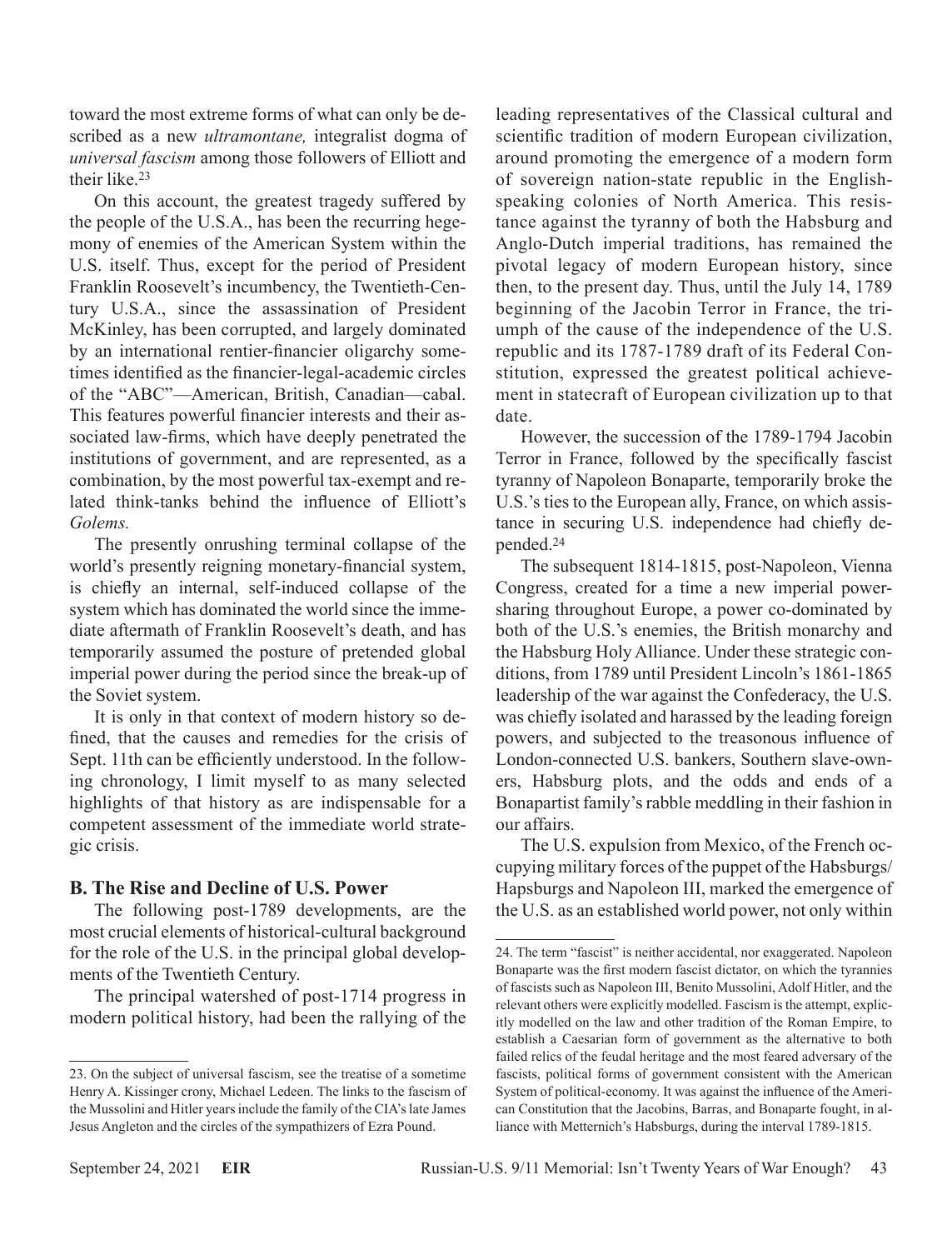

*The fascist Napoleon Bonaparte retreats from his disastrous Russian campaign, December 1812.*

the Hemisphere, but in the world at large.25 The U.S. victories of 1861-1865 were continued as a process of agro-industrial development through the 1876 Philadelphia Centennial celebration. As the outcome of the success of Henry C. Carey's American System policies during the 1861-1876 interval, Germany, Russia, Japan, and many other nations inside and outside the Americas, not only adopted key features of the American System for the improvement of their own economies, but sought to emulate the success of the U.S. in bridging the North American continent, from the Atlantic to the Pacific, through the transcontinental railway program.

Thus, between Gettysburg, in 1863, and Philadelphia, in 1876, the U.S. emerged as the world's greatest threat to both the British Empire and the relics of the Habsburg tyrannies. For this reason, a London-directed espionage network, supported by the Habsburg interest, conducted the assassination of President Lincoln, and launched concerted efforts at both economic warfare and

fostering of treason against the U.S., through the time of that successful 1901 assassination of U.S. President McKinley which was facilitated through Emma Goldman of New York City's Henry Street Settlement House.

Admittedly, the post-McKinley U.S. gained in relative military and economic power over the course of the Twentieth Century, but it was no longer quite a U.S. of the same character which had been established by President Lincoln's victory.

Any competent study of U.S. domestic and foreign policy during the past one hundred years, is focussed upon the implications of that reversal of the Lincoln victory over the Confederacy, which has been represented by the successive Twentieth-Century Presidencies of two sons of the Confederacy, Theodore Roosevelt, and Ku Klux Klan fanatic Woodrow Wilson, and also oligarch Calvin Coolidge. As President Franklin Roosevelt emphasized this fact repeatedly, both to the U.S. electorate, and to Prime Minister Churchill, the principal division within the U.S. political-economic process has been the axiomatic hostility of the American intellectual tradition of our founders, to the American Tory tradition expressed by those devoted to what Roosevelt derided as "British Eighteenth-Century methods." Whoever seeks to interpret U.S. history without premising it on that fundamental cultural and moral conflict within our nation, marks himself or herself as a foolish babbler, or worse.

When we consider the full sweep of the rise in global power of modern European civilization, since the Fifteenth-Century Renaissance, we must regard the greatest part of the interval 1901-2001 as relatively an historic "new dark age" in the existence of mankind.26 Two world wars, the great depression and rise of fascist dictatorships following the First World War, the Great Depression of the 1930s, the Second World War, the socalled "Cold War," the wave of intellectual and personal moral decadence merely typified by the numerous lackeys of Harvard's William Yandell Elliott, the assassinations and political coups in the Americas and

<sup>25.</sup> It was President Lincoln's victories over the Anglo-French-Spanish puppets, the Confederacy and Maximilian, which foredoomed the reign of the fascist tyrant Napoleon III.

<sup>26.</sup> The 1901 assassination of McKinley lies within the setting of two other principal pro-British Empire turns in the global strategic situation. The first was the process of degeneration of France over the 1890s eruption of the Dreyfus trial, Fashoda, and the formal adoption of the French Entente Cordiale alliance with Britain's Edward VII. These developments overlapped Britain's sending Japan into the wars against China, Korea, and then Russia, during the 1895-1905 interval.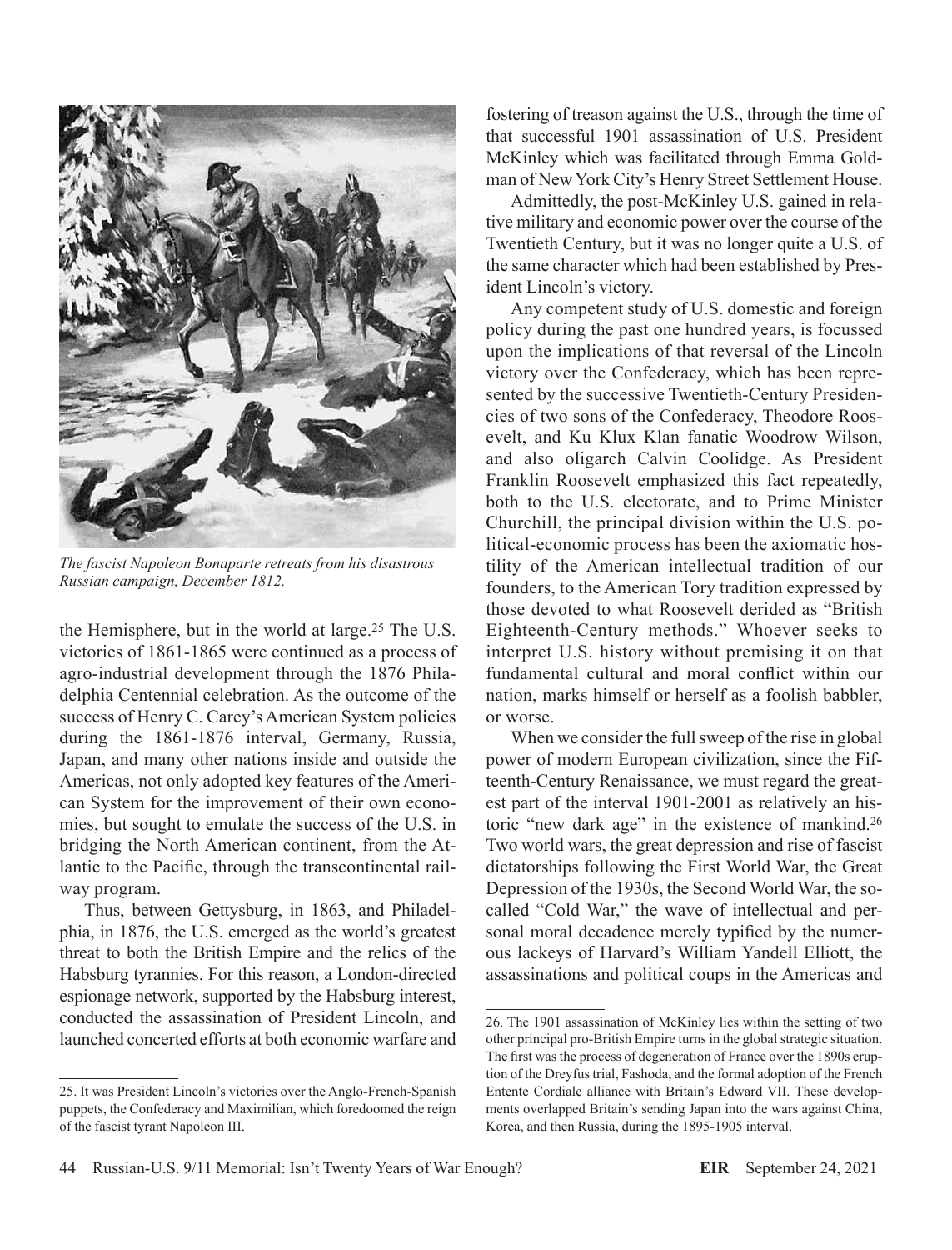

*"Between Gettysburg, in 1863, and Philadelphia, in 1876, the U.S. emerged as the world' s greatest threat to both the British Empire and the relics of the Habsburg tyrannies." Here, Lincoln at Gettysburg, and the U.S. Centennial Exposition in Philadelphia.* Frank Leslie **Frank Leslie Company of the U.S. Centennial Exposition in Philadelphia.** 

Europe during the 1962-1965 interval, and the post-1965 slide of the economies of the Americas and Europe into the horrible trajectory of the long-term monetaryfinancial decadence of 1971-2001, qualify fully for the title of a cultural "new dark age."

Only the leadership of President Franklin Roosevelt, and the benefits of the 1945-1963 interval of economic reconstruction in the Americas, Japan, Europe, and elsewhere, provide a few outstanding bright spots in an otherwise terrible and now rapidly worsening decadence gripping the world of 1901-2001.

The 1962-1965 interval of intensified crisis, is identified by the emergence of a fascist-style military coupplotting against the U.S. government itself, by the 1962 Cuba missiles-crisis, the attempted assassination of France's great President Charles de Gaulle, the political coup against Britain's Prime Minister Harold Macmillan, the hustling of Chancellor Konrad Adenauer into premature retirement, the assassination of President Kennedy, the launching of the U.S. war in Indo-China, the pestilence of the first Harold Wilson government of the United Kingdom, and the ouster of Chancellor Erhard in Germany. These and related prominent events of 1962-1965, mark a separation between what was, in net effect, the upward course of economic developments which predominated during the 1945-1963 interval of post-war reconstruction, and the accelerated general moral and economic decadence aptly signalled by Richard Nixon's 1966-1968 pro-Ku Klux Klan cam-



paign for the U.S. Presidency.

But for a few bright moments here and there since the prevalent course of globally extended European civilization, that civilization has been in an economically, morally, culturally, accelerating increasingly decadent downhill slide of the economy and other crucial elements of culture combined, that since the critical turn in events during the 1962-1965 interval.

Just as the Jacobin Terror of 1789-1794 produced the conditions under which the first fascist tyranny, that of Napoleon Bonaparte, emerged, so the capture of the control of the U.S. by the British monarchy, under U.S. Presidents Theodore Roosevelt, Woodrow Wilson, and Calvin Coolidge, produced the conditions favorable to the emergence of Twentieth-Century fascist tyrannies, such as those of Mussolini and Hitler, which were explicitly modelled on the traditions of the fascist reign of self-proclaimed Caesar and Pontifex Maximus Napoleon Bonaparte.

If we look at the history of the post-World War II Harvard squirrel-cage operated by the Nashville Agrarians' Elliott, against the background provided by the French developments of 1789-1815, and fascist dictator Napoleon III, and the background of that neo-Romantic epidemic of cultural pessimism traced from such as the existentialists Schopenhauer and Nietzsche, through Adolf Hitler, Martin Heidegger, and Theodor Adorno, we should not be astonished to recognize the ideologues of today's cult of universal fascism, global-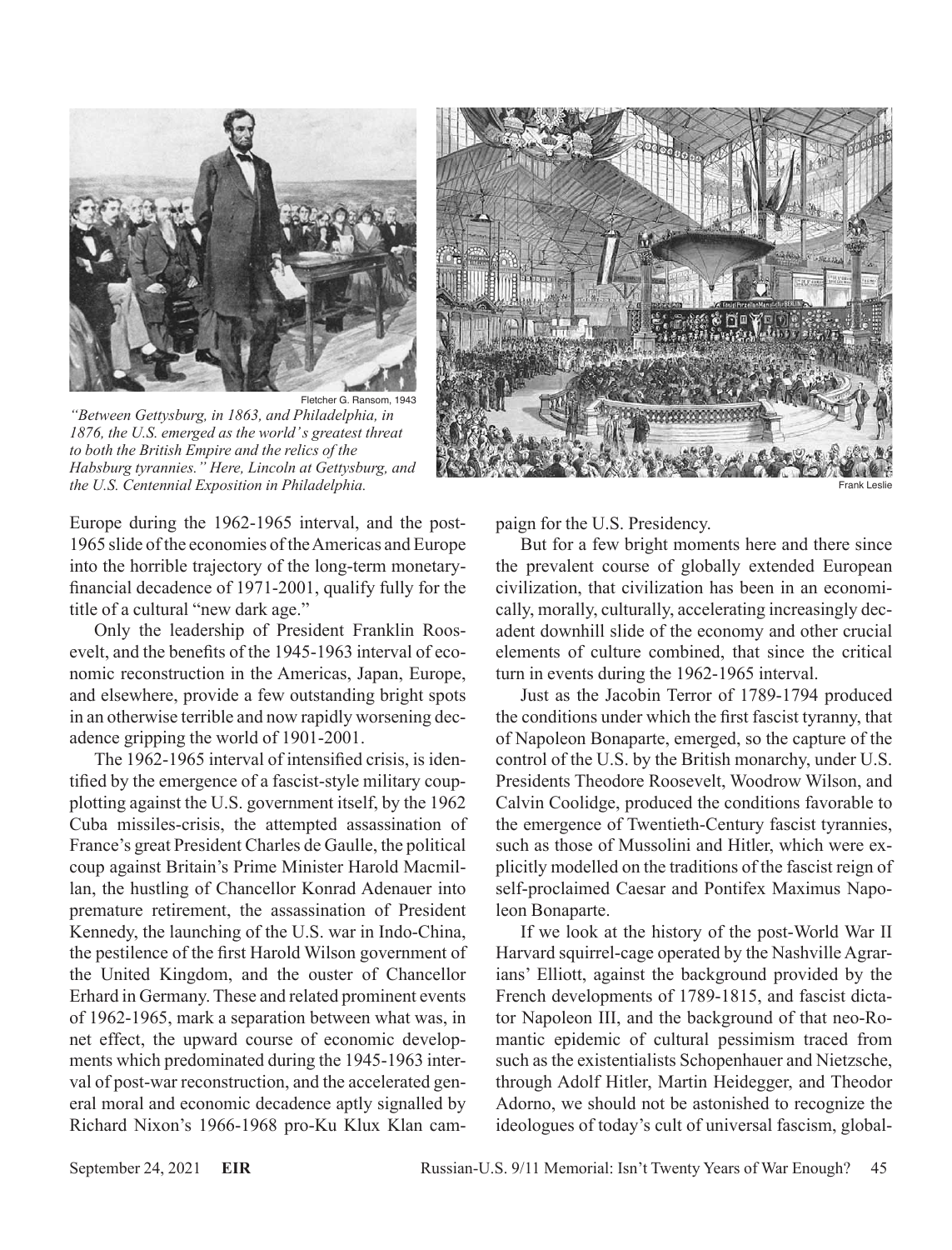

*"The vast looting of the former Soviet Union, especially over the interval 1991-1998, served temporarily as the largest single subsidy to the otherwise internally collapsing economic power of the Anglo-American combination." Here, Russians reduced to street peddlers sell their wares and their family heirlooms in a Moscow subway station, 1992.*

ized fascism, such as that of Huntington and Brzezinski, as typifying a new epidemic of fascist ideologues worse, by implication, than even the most notorious figures of the 1920s and 1930s.

Prior to his untimely death, President Franklin Roosevelt's intentions for the post-war period, had centered on creating a post-war Bretton Woods system designed not only for repairing the ravages of Depression and war in Europe and the Americas, but eradicating the pestilence of Adam Smith's "free trade" system, and all vestiges of Portuguese, Dutch, British, and French colonialism, from the post-war world. The President's body was scarcely cooled, before his successors launched savage military campaigns of re-colonialization, and setting into motion a London-orchestrated new strategic military conflict between the U.S. and its former war-time, Soviet ally.

Thus, in some important aspects and degree, the 1945-1963 Bretton Woods system was thoroughly successful, if not truly a just system, in contrast to the net failure of that post-1971 floating-exchange-rate system now disintegrating around the ears of the world.

The significance of the 1962-1965 crises, was the orchestration of a new degree of co-dependency between the rival Anglo-American and Soviet thermonuclear superpowers. As an accompaniment to those changes effected during the 1962-1965 interval, the essential axioms of economic and other statecraft charac-

teristic of the pre-1963 period, were brutally, often bloodily uprooted, clearing the way for what became known as the "cultural paradigm-shift" impacting most heavily the university-oriented generation of youth born after 1945.

Amid this post-1962-1965 confusion, the accumulated trash of the "left-wing" H.G. Wells-Bertrand Russell and of the "rightwing" cultural offal of the Nashville Agrarian descendants of the founders of the original Ku Klux Klan, zoomed into positions of accelerating influence on U.S. internal cultural and political life.

If we take into account the post-1971 net erosion of U.S. investment in basic economic infra-

structure, and the accelerating loss, over the course of the 1970s, of scientific and industrial elements which had been essential to the manned Moon-landing, the U.S. *internal economy* has been in a long-term decline in rate of growth since 1966-1967, and a shift into accelerating absolute decline of its internal economy since 1971.

The worst rate of economic disintegration, occurred under Brzezinski's selection of U.S. President Jimmy Carter. Since 1977, the once proudly optimistic lower eighty percentile of U.S. family income-brackets, has suffered an accelerating collapse of its share of total national income, while the U.S. economy relied increasingly, during 1971-1989, on the influence of global Anglo-American political power to loot other nations through monetary-financial swindles and "globalization," especially those of South and Central America, Africa, and Asia.

With the 1989-1991 collapse of the Soviet system, the Anglo-American rentier-financier interests emerged as the ostensibly unchallenged imperial ruler of the world, degrading all other nations, including those of western continental Europe, into the status of virtual satrapies, or worse. The vast looting of the former Soviet Union, especially over the interval 1991-1998, served temporarily as the largest single subsidy to the otherwise internally collapsing economic power of the Anglo-American combination.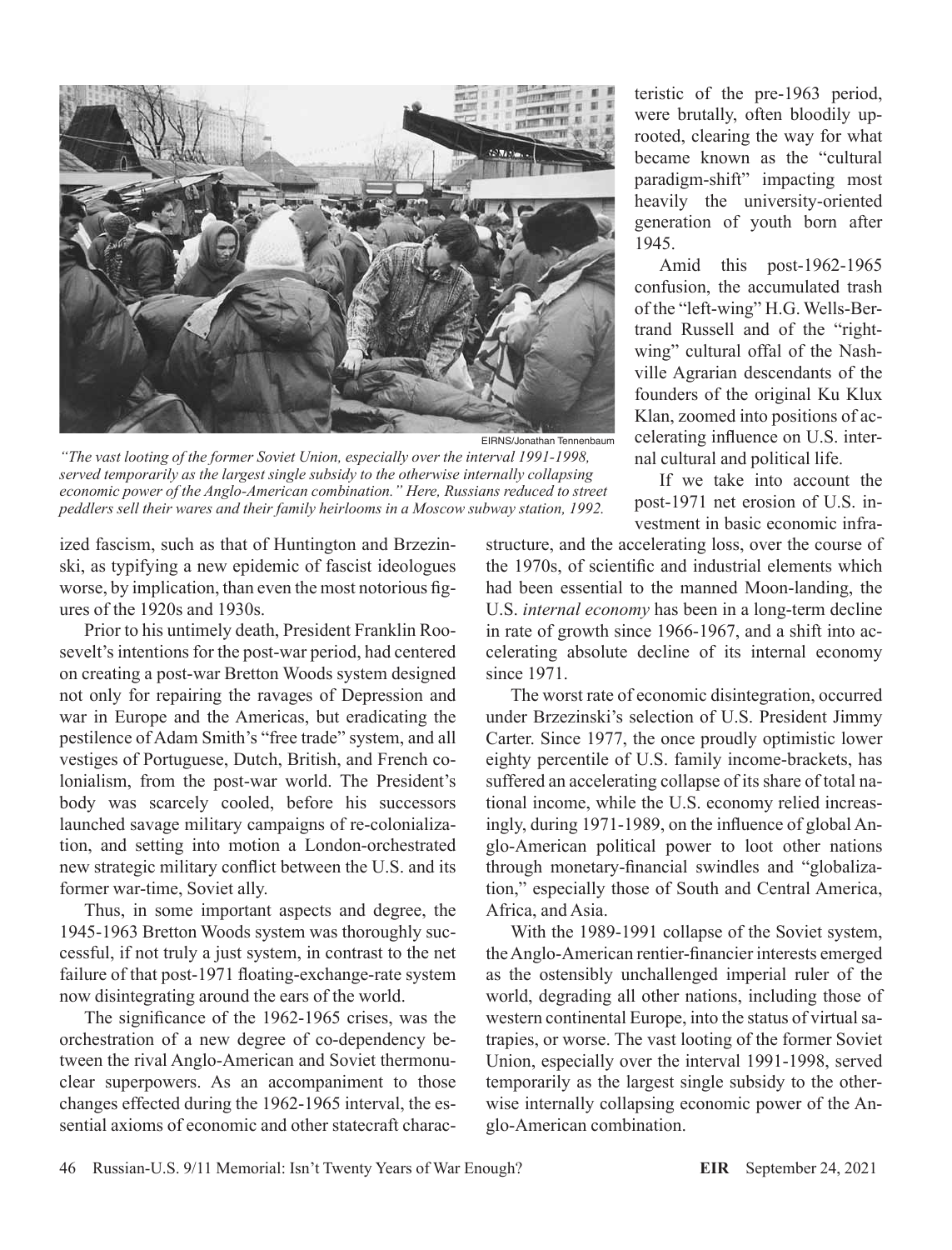



Archiv für Kunst und Geschichte *"To better understand the events of Sept. 11th, reconsider the case of the Hitler coup d'état of January-March 1933." Had German Chancellor Kurt von Schleicher (inset) not been ousted by the accomplices of London' s Montagu Norman, World War II would have been prevented.*

With the inherently inevitable international financial and monetary crises of 1997-1998, the Anglo-American financier interests, were running out of places to loot. The inevitable doom of the present policies of the ruling Anglo-American financier interest was clearly in sight. For the world's hegemonic financier interests, the bell had struck, announcing the news they must have read as the coming Twilight of the Olympian Gods. Hence, the world is now gripped, since the post-1996, 1997-98 turn, by such events as those associated with the aftermath of Sept. 11th.

The U.S.A. could come out of this crisis quite nicely, if with more than a bit of temporary strain, but, as Franklin Roosevelt's role during 1933-1945 showed, there would be no need for seeking remedies outside the province of the principles set forth by our 1787-1789 Federal Constitution. Indeed, beginning my rebroadcast, to a nationwide U.S. audience, of my Berlin television address of October 12, 1988, I have always specified concrete, practicable perspectives for lifting the U.S. to a new and better role in the world at large, under the conditions which I foretold then, of the imminent collapse of the Soviet system in its then present form.

Throughout my thirty-five-year rise to today's international prominence, I have insisted, that a return to what Treasury Secretary Alexander Hamilton had described as "the American System of political-economy," provided our government the implied set of policy-setting approaches to endless progress in the condition of our own people, and also those of other nations, including the offer of a new partnership with the economically distressed Soviet economy. That is still true, today.

The threat of military coups d'état and kindred horrors from within the U.S., is not threatened because of any honest economic self-interest of the U.S.A. Only our own, current gross excess of financial parasites, are threatened by the reforms I have proposed. The threat comes entirely from those who would rather send the whole world to Hell, than give back the U.S.A. to its Federal Constitution, and to the consequent fostering of the general welfare of its people

## **Brzezinski and Hitler**

To better understand the events of Sept. 11th, reconsider the case of the Hitler coup d'état of January-March 1933. There never existed any excuse for those explicitly Anglo-American actions which put Hitler into power in Germany. Had a President Hindenburg corrupted by the accomplices of London's Montagu Norman, not ousted Chancellor von Schleicher, World War II would have been prevented by the March 1933 inauguration of the already elected U.S. President Franklin Roosevelt. Had von Schleicher continued as Chancellor until the point of Roosevelt's inauguration, Germany and the U.S.A. would have had virtu-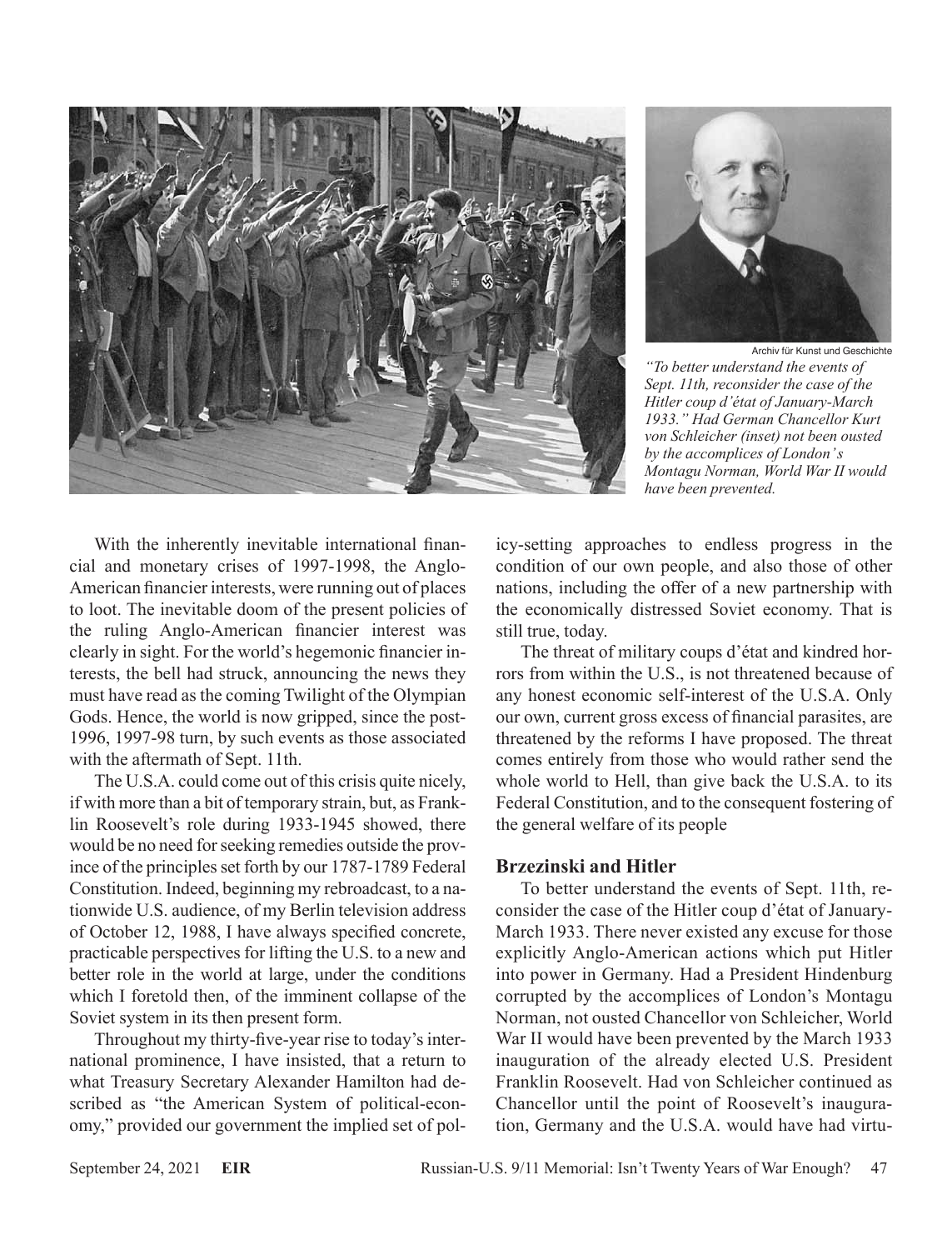

Underwood & Underwood, 1930

ally identical economic-recovery programs, and World War II would not have happened.

In brief, the Anglo-American financier interests associated with London's Hitler backer, Montagu Norman, acted, in January 1933, to ensure that World War II would not be prevented. Those interests acted to prevent leading forces of continental Europe from entering into what would have become the global hegemony of policies consistent with the American intellectual tradition. Like Henry A. Kissinger later, Montagu Norman and his confederates would rather have had Hell on Earth, than tolerate a world under the influence of the American intellectual tradition.

I had a comparable little personal experience during the mid-1970s.

An appointment was set for me, with a key official of a leading British parliamentary party. At that meeting, I summarized the alternatives facing the post-1971- 1975 form of the IMF's floating-exchange-rate system. I summarized the argument, that it were better that certain British interests, which might ordinarily consider themselves axiomatically opposed to my proposals, might be disposed to accept my proposed course of international monetary reform, if they but recalled the results of their predecessors putting Schacht's protégé, Hitler, into power in Germany. I summarized the situa-



*Nazi Reichsbank President Hjalmar Schacht (far left), and his backer, Bank of England Governor Montagu Norman (above). "Like Henry A. Kissinger later, Montagu Norman and his confederates would rather have had Hell on Earth, than tolerate a world under the influence of the American intellectual tradition."*

tion as a choice between the "shock" of a needed monetary reform, and the consequences of continuing the efforts, at that moment, to revive the fiscal austerity precedents of Schacht et al.

The response to my argument was abrupt, and very cold: "I am certain we would prefer Schacht to your shock." Obviously, a quarter-century-odd later, I was right, and that British reaction to my argument is to be seen in hindsight on the state of the British economy, itself, today, as, regrettably, a pitiably mistaken one.

So, in March 1933, the Schacht who had brought Hitler into power at the behest of the Anglo-American financial interests associated with Montagu Norman, became the President of Germany's Reichsbank. So, ensconced, Schacht relied upon the permission arranged by Germany's Anglo-American financial masters, to launch the Hitler mobilization which was already intended, as Hitler's geopolitical **Mein Kampf** had promised, to prepare for the invasion of the Soviet Union. Because of the Molotov-Ribbentrop negotiations, events did not unfold in exactly the way in which some in Britain had imagined prior to the abdication of King Edward VIII, but, that aside, what became known as World War II, was, by 1934-1936, inevitable.

In the course of known history, there are clearly defined critical moments of decision, at which the general trend of an ensuing, new period of history is virtually predetermined, one way or the other. The Germany events of January-March 1933 are typical of such mo